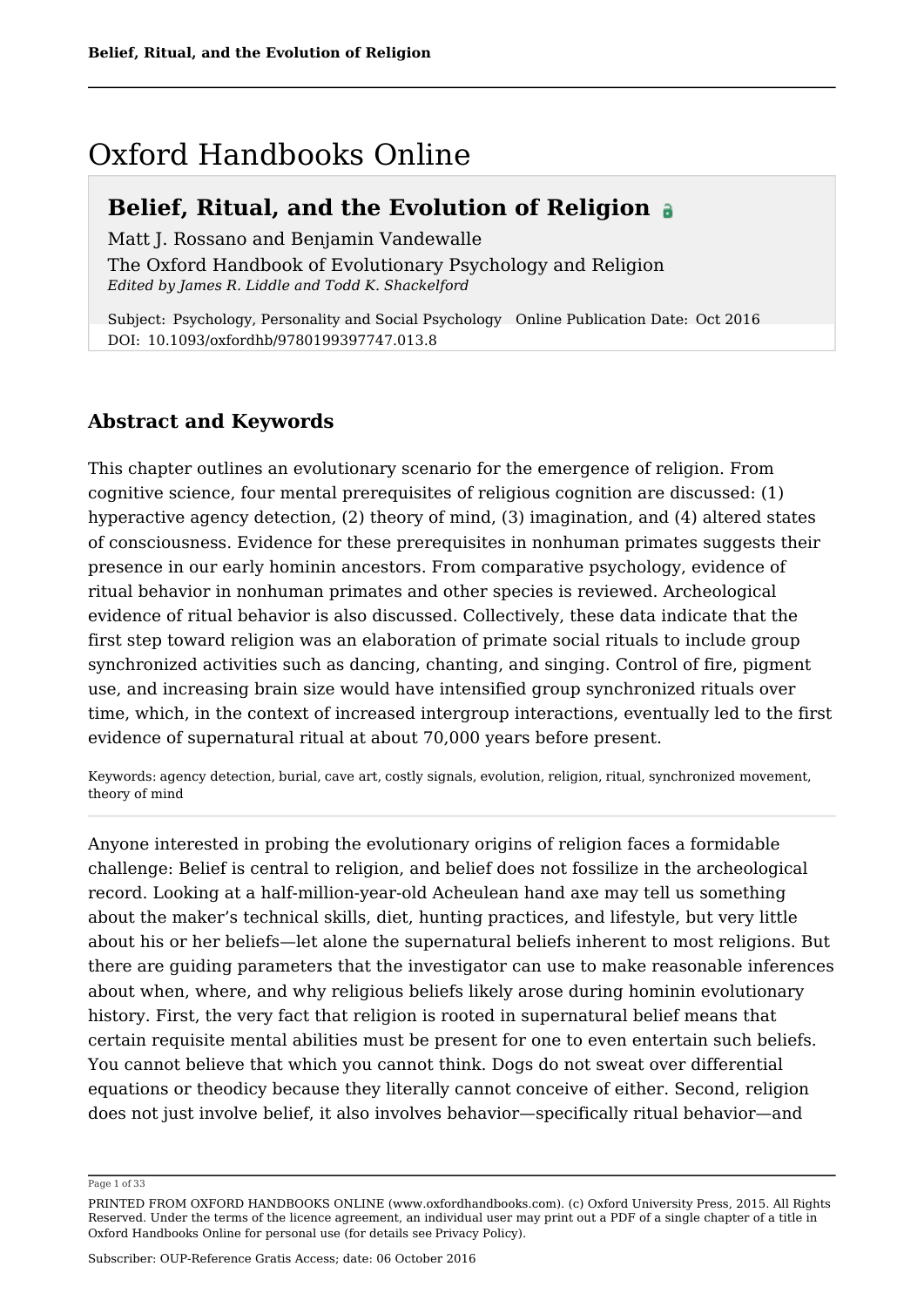ritual can leave archeological traces. It is along these theoretical lines that a tentative, and hopefully testable, evolutionary history of religion can be written.

As far as we can tell, no other animal on earth has religion. Thus mentally, religion's beginnings reside somewhere along the 7-million-year journey from the mind of the common ancestor to that of modern humans—with the chimpanzee mind serving as the common ancestor's best proxy. Behaviorally, religion resides somewhere between the vast repertoire of nonhuman primate social rituals and human religious rituals, with the rituals of traditional societies serving as our hominin ancestors' best proxy.

# **The Religious Mind**

Religious cognition appears to be built on at least four mental attributes: (1) a hyperactive agency detection device, or HAAD; (2) theory of mind, or TOM; (3) altered or ecstatic states of consciousness; and (4) general imaginative ability (imagination). All four of these attributes are present to some degree in our primate relatives, suggesting that their elaboration into forms capable of supporting full-blown religious cognition was not necessarily improbable or extra-ordinary.

# **Hyperactive Agency Detection Device**

First among the mental building blocks of religion is something called HAAD: the hyperactive agency detection device (Barrett, 2011; S. Guthrie, 1993). Agency detection is (as the name implies) the ability to recognize or infer the presence of an agent, that is, another goal-directed organism. For social species especially, agents are highly fitness relevant as protectors (e.g., parents, other group members), prey, or predators. It is unsurprising, then, that many species have highly sensitive agency-detection mechanisms, including humans. We are quick to attribute the slightest creak of a floorboard or crunch of a leaf to the approach of a malevolent stranger. Seeing faces in the clouds and silhouettes in the shadows, and hearing voices in the wind are, to one degree or another, manifestations of HAAD. While HAAD may make us more vigilant and paranoid than necessary, it is probably better to be safe than sorry given that just one failure to detect a truly dangerous agent could be fatal.

It has been argued that our religious tendencies stem in part from HAAD (Barrett, 2011; S. Guthrie, 1993; Tremlin, 2006, pp. 75–80). Our natural tendency to overextend HAAD could easily have led our ancestors to attribute seemingly mysterious natural events (storms, illness, droughts, rainbows, etc.) to the actions of superagents. Obviously, there

Page 2 of 33

PRINTED FROM OXFORD HANDBOOKS ONLINE (www.oxfordhandbooks.com). (c) Oxford University Press, 2015. All Rights Reserved. Under the terms of the licence agreement, an individual user may print out a PDF of a single chapter of a title in Oxford Handbooks Online for personal use (for details see Privacy Policy).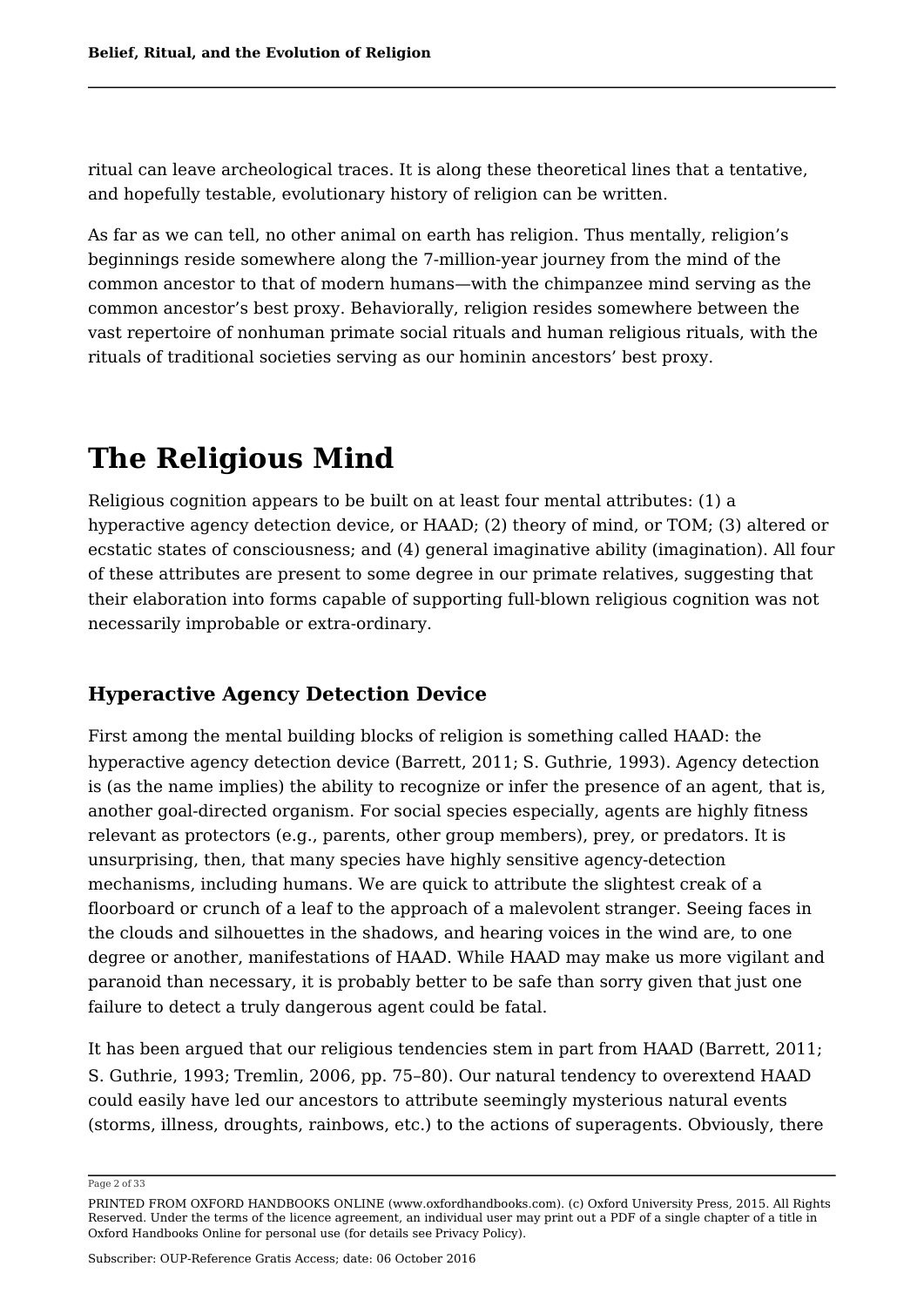is much about religion that HAAD leaves unexplained; but it does provide a conceptual building block—a potentially necessary but insufficient precondition for religious cognition.

The HAAD does not appear to be unique to humans. An analogous form of HAAD seems widespread in the animal kingdom. Cats interpret nearly any moving object (smaller than themselves) as prey. Rhesus monkeys will form strong emotional bonds with clothcovered, but quite inanimate, "mother" monkeys; and male chimpanzees produce dominance displays to roaring waterfalls, thunderclaps, or loud motor cars (Whiten et al., 2001). In each case, the animal appears to be doing something quite similar to humans that is, responding as if they are in the presence of another agent (prey, protector, or rival) on the basis of minimal cues. This suggests that HAAD is a relatively simple cognitive mechanism, and possessing a HAAD capable of supporting religious cognition probably arose fairly early in hominin evolution.

### **Theory of Mind**

One reason why HAAD alone is incapable of explaining religious cognition is that humans do far more than merely assume that a natural event is agent-caused. We further assume that the agent behind the event had knowledge, emotions, and goals motivating its action. The ancestors are not just responsible for the drought; they are angry that taboos have been violated and require certain rituals and sacrifices be performed as restitution. Moving from agency attribution to agent motivation requires a second, related mental ability: theory of mind (TOM). Theory of mind refers to the ability to infer mental states in others and to assign them as causal, motivational forces driving action.

Theory of mind does not appear in human children until about 3 or 4 years of age (Wimmer & Perner, 1983). The extent to which it is present in our closest primate relatives has been a source of debate. Some studies indicate that chimpanzees do not understand what others may or may not know (Povinelli & Eddy, 1996). Other studies using more naturalistic testing procedures, however, suggest otherwise (Hare, Call, Agnetta, & Tomasello, 2000). In their review, Tomasello, Call, and Hare (2003) conclude that chimpanzees understand some mental states, such as goals and desires, but not more sophisticated ones such as beliefs and inferences. The important point—one which echoes that found earlier with the HAAD—is that TOM's presence (albeit in limited form) in our primate relatives suggests that it was also present in early hominins as well.

Page 3 of 33

PRINTED FROM OXFORD HANDBOOKS ONLINE (www.oxfordhandbooks.com). (c) Oxford University Press, 2015. All Rights Reserved. Under the terms of the licence agreement, an individual user may print out a PDF of a single chapter of a title in Oxford Handbooks Online for personal use (for details see Privacy Policy).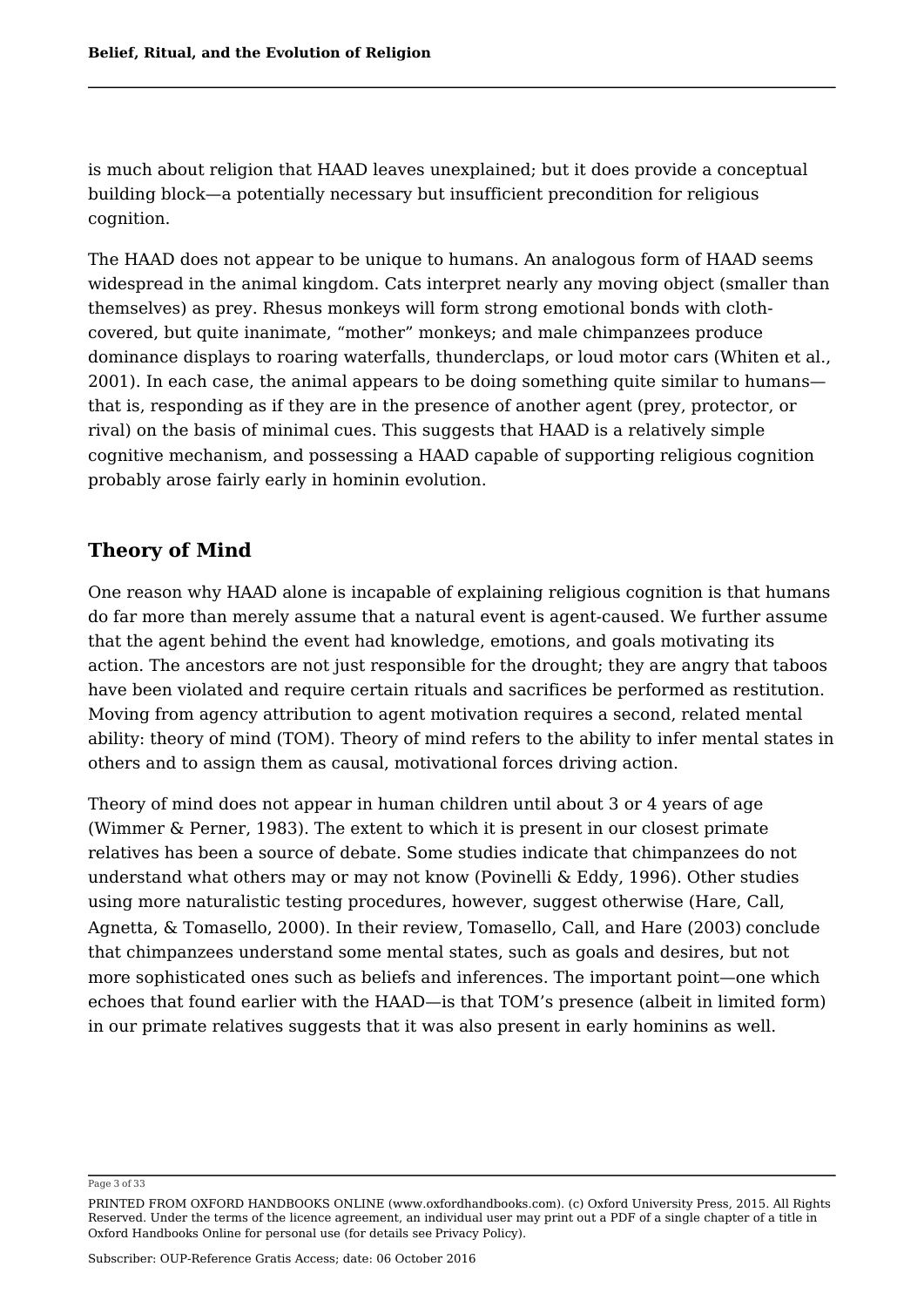#### **Altered or Ecstatic States of Consciousness**

William James (1961/1902) argued that the mystical experience was foundational to religion. Indeed, nearly all religious traditions cultivate forms of contemplative or meditative practices in order to better relate to the supernatural. Moreover, ritually induced trance is central to shamanism, thought by many to be humanity's oldest form of religious practice (Lewis-Williams, 2002; Rossano, 2007; Whitley, 2006). The altered state of consciousness associated with shamanism may also have contributed important fitnessenhancing health and healing effects, providing a selective advantage to those hominins with a greater capacity for altered states (McClenon, 2002). However, as with HAAD and TOM, altered states are not absent from our primate relatives.

For example, a relaxed, pacific mental state conducive to social bonding accompanies grooming in nonhuman primates, resulting from the release of endogenous opiates (Keverne, Martinez, & Tuite, 1989). Altered states have also been associated with social conflict. Jane Goodall described how a young male chimpanzee, challenging for ascendancy in the social hierarchy, ritualistically "rocked" himself into an agitated state (the human equivalent of a pregame "psych-up") prior to a raucous aggressive display (Goodall, 1971, pp. 112–114). Similarly, male mandrills will sometimes consume the iboga root, which appears to have a powerful excitatory effect on them, in preparation for conflicts with other males (Samorini, 2002, p. 58). Evidence of altered states of consciousness has also been found in nonprimate species such as rats and rabbits (see Rossano, 2010, p. 136). It is therefore likely that early hominins also had some capacity for altered states.

#### **Imagination**

That imagination is central to religion seems indisputable. Gods, spirits, souls, heaven, hell, and the myriad other supernatural concepts integral to religious belief are not things that (most) people directly encounter. Instead, we envision them. But what exactly is imagination? In this context, imagination is defined as the ability to create situational models unconstrained by the realities of the immediate present (Harris, 2000, p. 192; Hauser, 2006, p. 203). A situational model is a mental representation of how an object or system operates, or how an event is organized. If this model is unconstrained by the immediate present, then it is free to vary beyond the limits of concrete reality. For example, consider what goes on in the mind of someone reading a story. The immediate reality of reading is momentarily set aside as the person envisions the story's events based on the author's description (e.g., "it was a dark and stormy night"). Having developed this capacity, humans are able to mentally represent not just immediate

Page 4 of 33

PRINTED FROM OXFORD HANDBOOKS ONLINE (www.oxfordhandbooks.com). (c) Oxford University Press, 2015. All Rights Reserved. Under the terms of the licence agreement, an individual user may print out a PDF of a single chapter of a title in Oxford Handbooks Online for personal use (for details see Privacy Policy).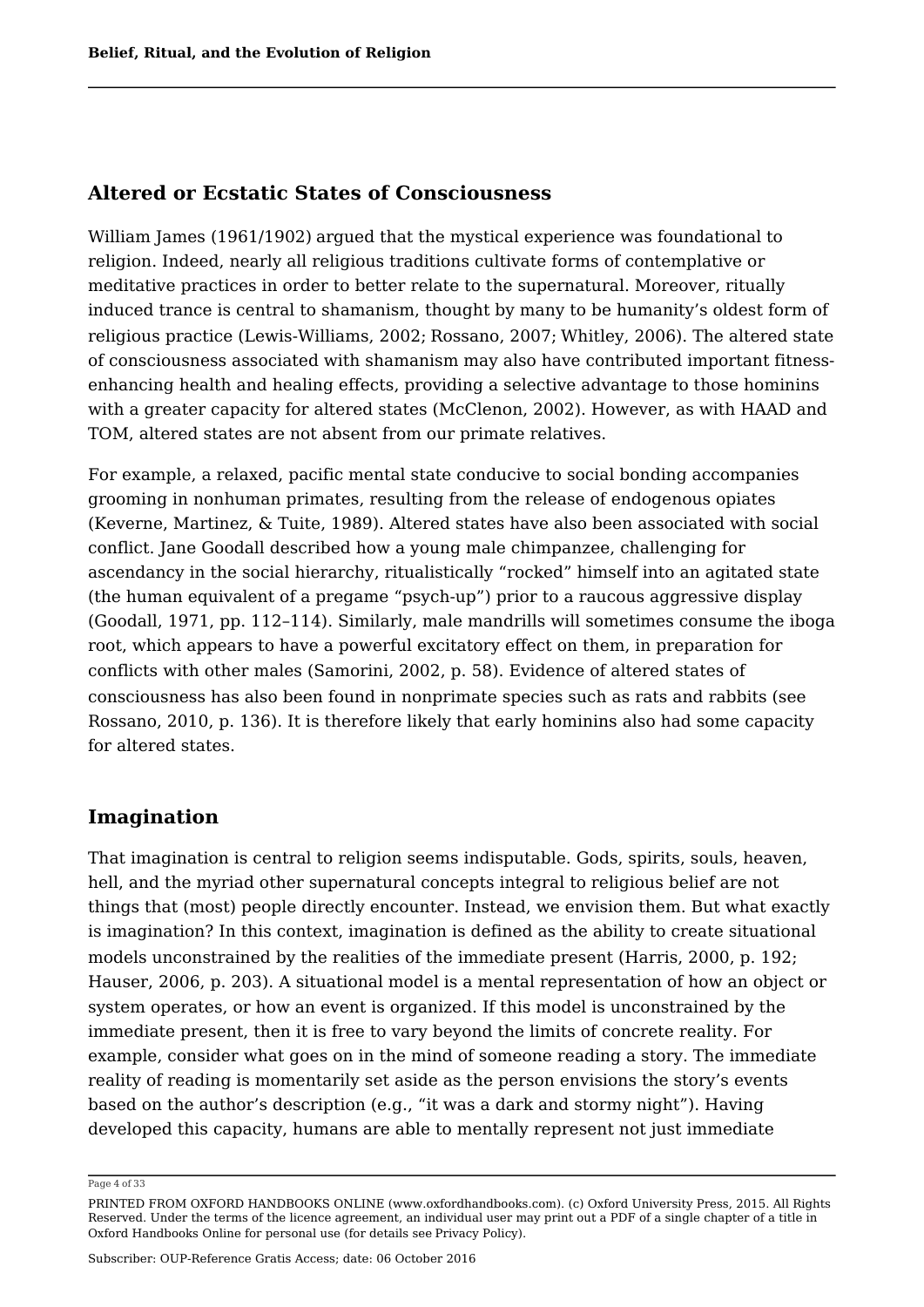sensory inputs (what *is* happening), but *models* based on interpretations of those inputs (what *could have* happened, or what *might* happen in the future).

Imaginative capacity emerges early in human development. By age 2 or 3, most children are able to engage in pretend play, where they understand how objects are redefined to fit with imagined events and scenarios (Harris, 2000, pp. 11–13). By age 3 or 4, most children can engage in counterfactual thinking (Harris, German, & Mills, 1996). There is only scant evidence that nonhuman primates might have a similar, but more limited, capacity.

Two studies have shown that great apes will select tools in anticipation of using them hours later in order to obtain food, suggesting that they can plan for (and possibly envision) the future (Mulcahy & Call, 2006; Osvath & Osvath, 2008, but see also Osvath & Persson, 2013). Primatologists Dorothy Cheney and Robert Seyfarth propose that because chimpanzees and bonobos live in fission-fusion communities, where group members are often separated from each other for hours or days, they may have evolved a (limited) capacity to envision future encounters with other group members (Cheney & Seyfarth, 2007, p. 279). Since most other primates, including nearly all monkeys, live in more static communities, it is not surprising that evidence of future-planning in them is largely lacking. All of this suggests that our early hominin ancestors very likely possessed a primitive imaginative capacity. However, it seems that this capacity was well short of religious imagination. It was probably not until the ecological stresses of the late Pleistocene that this primitive imaginative capacity flowered into something more akin to religious imagination.

# **Evolving the Religious Mind**

Many important mental building blocks for religious cognition were likely present at the outset of hominin evolution. An important question is why these building blocks eventually coalesced into full-blown religion in our ancestors and not in other primates. Undoubtedly, brain size played some role.

Hominin brain evolution is punctuated by two periods of particularly large gains in size: one at around 2.5 million years before present (mybp) with the emergence of the genus *Homo*, and a second at around .5 mybp with the emergence of *Homo heidelbergensis* (McHenry, 1994; Ruff, Trinkhaus, & Holliday, 1997). A combination of climatic, ecological, and social factors conspired in creating the conditions for these size increases (see Geary, 2005, pp. 54–61, for discussion). A bigger brain could support more sophisticated cognition, including (potentially) religious cognition. However, as is

Page 5 of 33

PRINTED FROM OXFORD HANDBOOKS ONLINE (www.oxfordhandbooks.com). (c) Oxford University Press, 2015. All Rights Reserved. Under the terms of the licence agreement, an individual user may print out a PDF of a single chapter of a title in Oxford Handbooks Online for personal use (for details see Privacy Policy).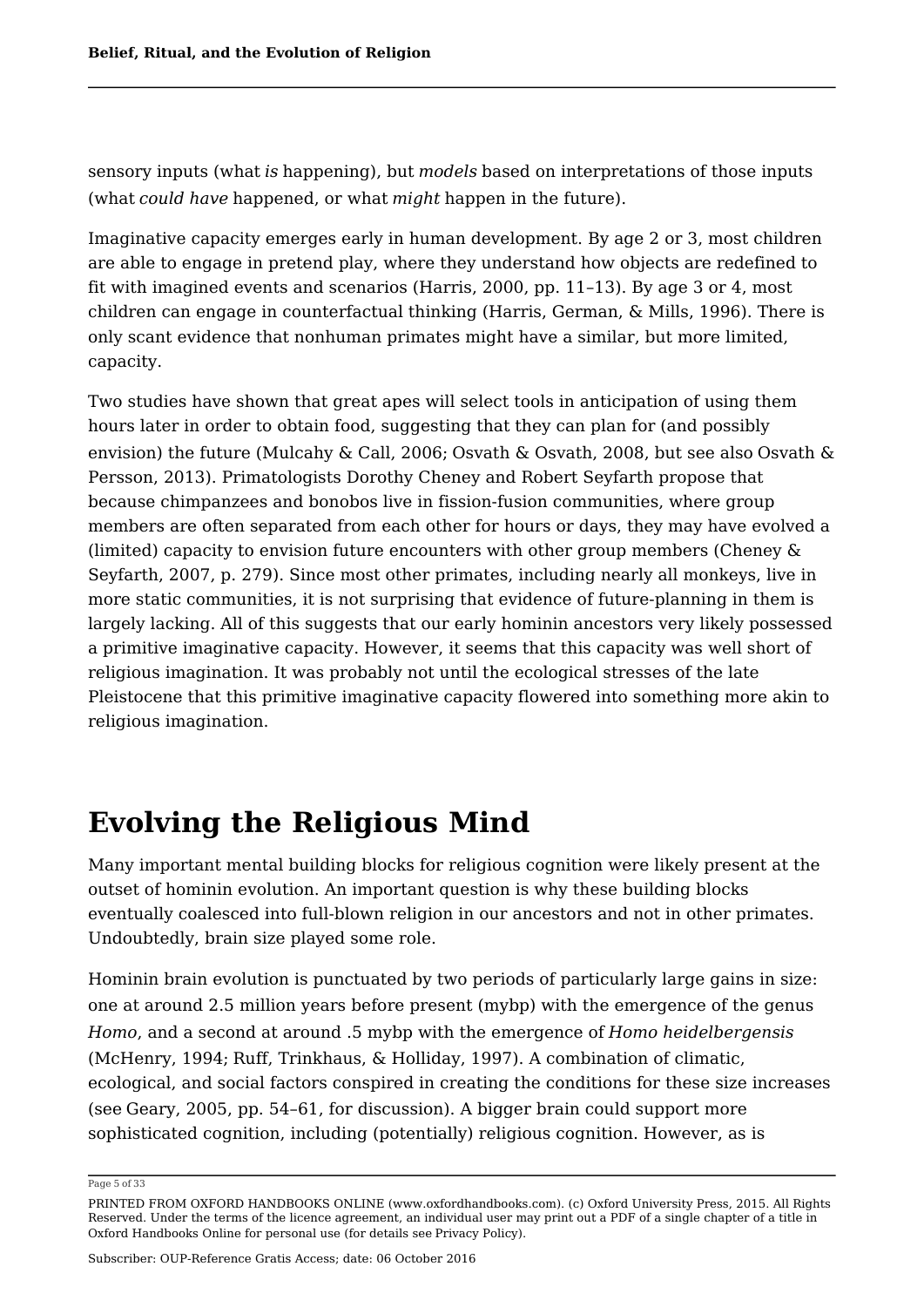discussed shortly, there is no convincing evidence of supernatural belief until around 70,000 ybp, and this was probably catalyzed primarily by social factors.

#### **Ritual and Emergence of Religious Cognition**

Having a brain capable of religious cognition does not necessarily ensure the emergence of religion. To actualize this potential might require certain social conditions: specifically, a threshold level of social complexity. Essential to achieving the requisite level of social complexity is ritual. Ritualized behaviors have deep evolutionary roots as a means of regulating social life. Throughout the animal kingdom, ritualized acts are used for sending clear, unambiguous social signals when cautious, precise communication is required.

For example, among elk and other large ungulates, females generally avoid mature males. For mating purposes, however, males must (obviously) find a way to get in close proximity to a female without frightening her. This is accomplished using the "low stretch ritual," which serves to signal nonaggressive intentions (R. Guthrie, 2005, p. 68). The stretch position emulates that of a calf wanting to nurse and puts the female at ease while allowing the male to better detect estrus odors. Similarly, among many waterfowl, ritualized mating dances are used both for selecting mates and building social bonds between them (Kraaijeveld & Mulder, 2002). Finally, many dog owners are familiar with the "play bow ritual" often seen at the opening of a roughhouse play session. The dog lowers its head to the ground between its front paws with its hind end raised and tail wagging. The bow conveys the important message that seemingly aggressive acts (growling, chasing, biting, etc.) are not to be misconstrued as real aggression—they are for play.

As highly social creatures, our primate cousins have an array of ritualized behaviors for regulating their social lives. For example, when chimpanzee, bonobo, and spider monkey foraging parties reunite, they engage in ritualized acts of welcoming and social reaffirmation including mutual embracing, kissing, group pant-hooting, and grooming (Goodall, 1986). Gelada baboons use rhythmic back-and-forth approach vocalizations to signal benign intent during close-quarter feeding sessions. These vocalizations allow two baboons to peacefully feed near one another without threat (Richman, 1987). Finally among chimpanzees, reconciliation between combatants is signaled by submissive bows, plaintiff vocalizations, and the hand-out begging gesture (on the part of the loser) followed by embraces and kisses (from the winner; de Waal, 1990).

These examples highlight the important features that characterize ritualized behaviors. They are typically repetitious, exaggerated, attention-getting gestures designed to send

Page 6 of 33

PRINTED FROM OXFORD HANDBOOKS ONLINE (www.oxfordhandbooks.com). (c) Oxford University Press, 2015. All Rights Reserved. Under the terms of the licence agreement, an individual user may print out a PDF of a single chapter of a title in Oxford Handbooks Online for personal use (for details see Privacy Policy).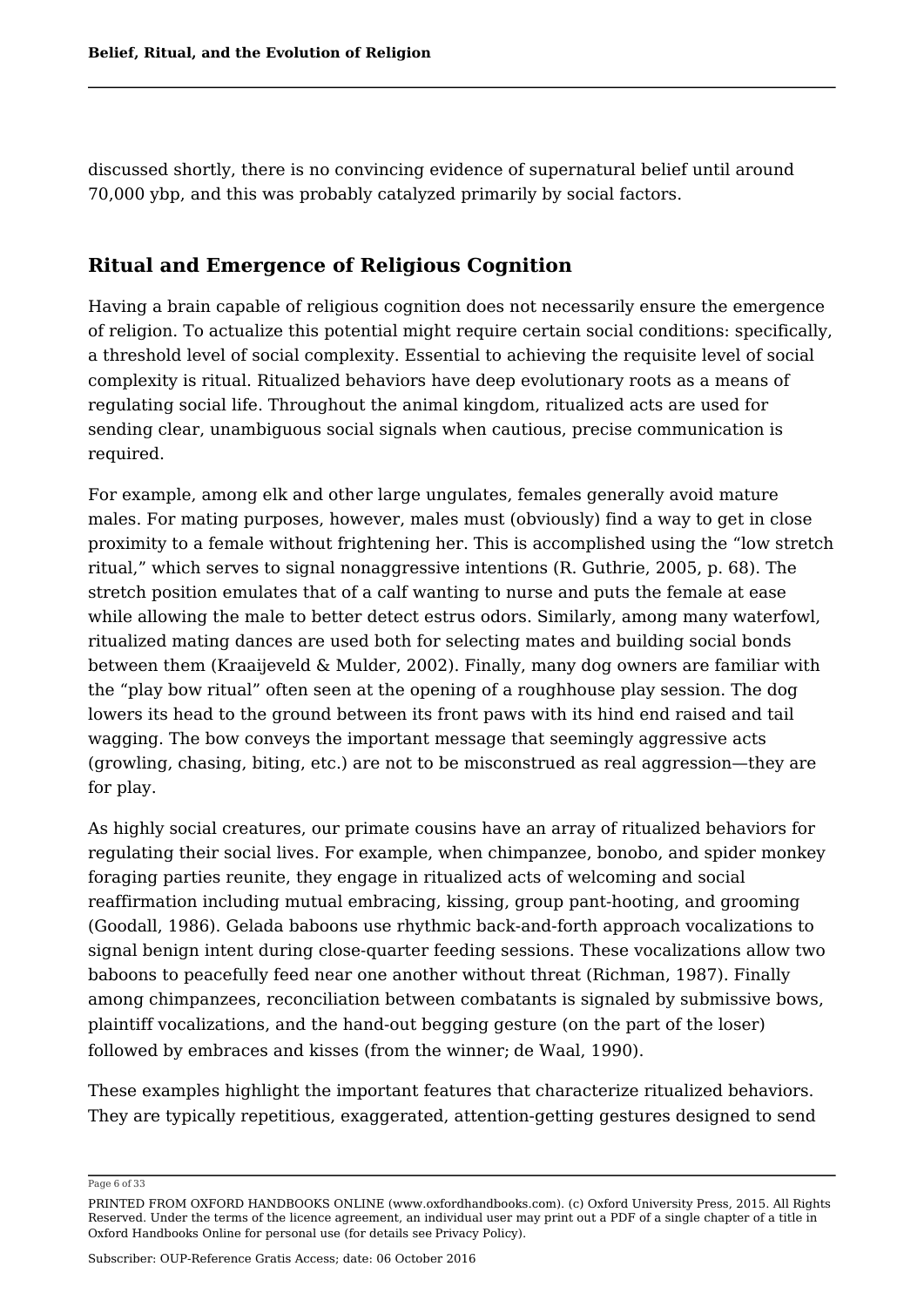important social signals (for more in-depth discussion, see Rossano, 2012). Ritualized behaviors are not the same as rituals. In rituals, ritualized behaviors are embedded within symbolic, ceremonial, and traditional cultural elements in order to heighten their emotional impact and memorability. Whereas many species have ritualized behaviors, only humans have true rituals.

Given their primate heritage, our ancestors were preadapted with a rich repertoire of ritualized behaviors for regulating social life. However, when we compare human ritualized behaviors with those of other primates, an important religiously relevant difference stands out: Humans are able to move together as a group in coordinated and synchronized ways. Put more simply, humans dance, sway, march, and chant together; other primates do not. This ability to synchronize on a groupwide scale may have been the first step toward creating the social context from which religion could arise.

### **Learning to Move Together**

Religious rituals frequently involve group synchronized actions. In mosque worship, people bow, kneel, and fall prostrate together. In churches across the globe, people sing hymns, kneel, and pray in unison. Indeed, there are reasons to suspect that humanity's earliest religious rituals involved energetic group singing, dancing, and chanting around roaring fires. Genetic analyses indicate that three traditional societies—the !Kung San of Southern Africa, the Andaman Islanders of Southeast Asia, and the Australian Aborigines —very likely represent humanity's most ancient populations, with the latter two possibly tracing back to the earliest "out of Africa" migration of *Homo sapiens* (Endicott et al., 2003; Hudjashov et al., 2007; Kumarasamy et al., 2003; Wade, 2009, pp. 99–102). Common to all three are religious rituals involving highly emotive night-long sessions of vigorous singing and dancing (Wade, 2009, p. 118). This may be significant in that it suggests that our ancestors' earliest religious rituals may have been similar.

Moving in synchrony has powerful social/emotional effects on participants. A number of studies have shown that people who move together emotionally bond together. For example, Wiltermuth and Heath (2009) had subjects engage in either synchronized motor movements (walking in step, singing in synchrony, singing and moving in synchrony), nonsynchronized movements (walking at individual paces, singing and moving individually), or no movements at all. Later, all subjects played an economic game where they could extend varying levels of trust and cooperation to other players. Subjects who engaged in synchronized movements were found to be more trusting and cooperative compared with others. Later studies have found that moving together enhances perceived similarity, likability, and the sharing of sacred values, all of which can motivate withingroup altruism (Fischer, Callander, Reddish, & Bulbulia, 2013; Valdesolo & DeSteno,

#### Page 7 of 33

PRINTED FROM OXFORD HANDBOOKS ONLINE (www.oxfordhandbooks.com). (c) Oxford University Press, 2015. All Rights Reserved. Under the terms of the licence agreement, an individual user may print out a PDF of a single chapter of a title in Oxford Handbooks Online for personal use (for details see Privacy Policy).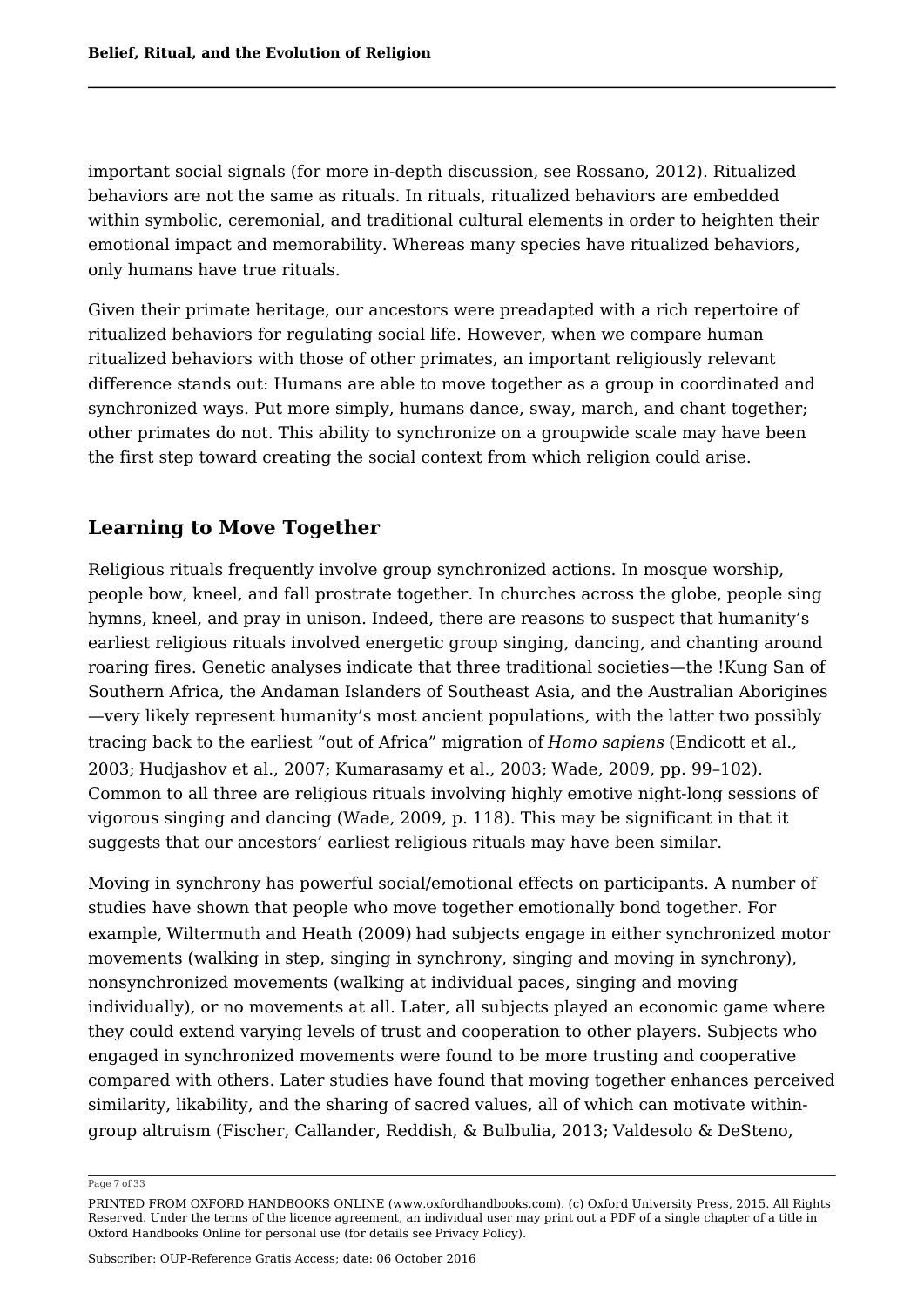2011). Finally, synchronized movement has been found to increase pain tolerance, potentially allowing group members to achieve difficult, collective goals (Cohen, Ejsmond-Frey, Knight, & Dunbar, 2010).

Moving in synchrony is not uncommon across the animal world. Fiddler crabs, frogs, fireflies, and dolphins all appear capable of synchronous movement (see Rossano, 2013, pp. 116–119 for discussion). Among our primate relatives, however, collective synchrony is almost never observed in the wild. More controlled settings, however, reveal some capacity for synchrony. Japanese macaques trained individually on a button-pressing task, spontaneously synchronized their button-pressing when paired later with another (Nagasaka, Chao, Hasegawa, Notoya, & Fujii, 2013). Furthermore, Hattori, Tomonaga, and Matsuzawa (2013) found that one of three chimpanzees was able to synchronize her motor movements to an external beat, although somewhat less flexibly than humans.

These findings are consistent with the observation of Wolfgang Kohler (1927, pp. 314– 316), who reported that while playing, a group of chimpanzees began to "march in an orderly fashion in a single file around and around the post … a rough approximate rhythm develop[ed] and they tend[ed] to keep time with one another." Kohler remarked that nothing he had seen before from the chimps so strongly reminded him of the dancing of some primitive tribes. However, Kohler also noted how he usually needed to supply the rhythmic driver for the chimpanzee movement by stamping his foot. When he ceased, the chimps usually halted their dance (with great disappointment).

The nonhuman primate brain may place some limits on their ability to synchronize with one another. An imaging study found evidence that rhesus macaques are sensitive to surface-level rhythmic grouping, but (unlike humans) are not responsive to induced beat, thus limiting their ability to coordinate to a common external rhythm (Honing, Merchant, Haden, Prado, & Bartolo, 2012). Larsson (2012, 2014) has provided theoretical arguments for the facilitative effect of committed bipedalism on the evolution of synchronous movement.

Thus, rhythmically coordinating group-level movements appears to be something just beyond the ability of our closest primate relatives. Given that chimpanzees can almost move in synchrony, and given how easily synchrony appears to arise in nature, it seems that moving together in dance and song was probably not terribly difficult for our hominin ancestors to achieve. However, identifying when our ancestors began to sing and dance together is problematic given these behaviors do not fossilize. What *does* fossilize is the potential venue for such activities: the campfire.

Page 8 of 33

PRINTED FROM OXFORD HANDBOOKS ONLINE (www.oxfordhandbooks.com). (c) Oxford University Press, 2015. All Rights Reserved. Under the terms of the licence agreement, an individual user may print out a PDF of a single chapter of a title in Oxford Handbooks Online for personal use (for details see Privacy Policy).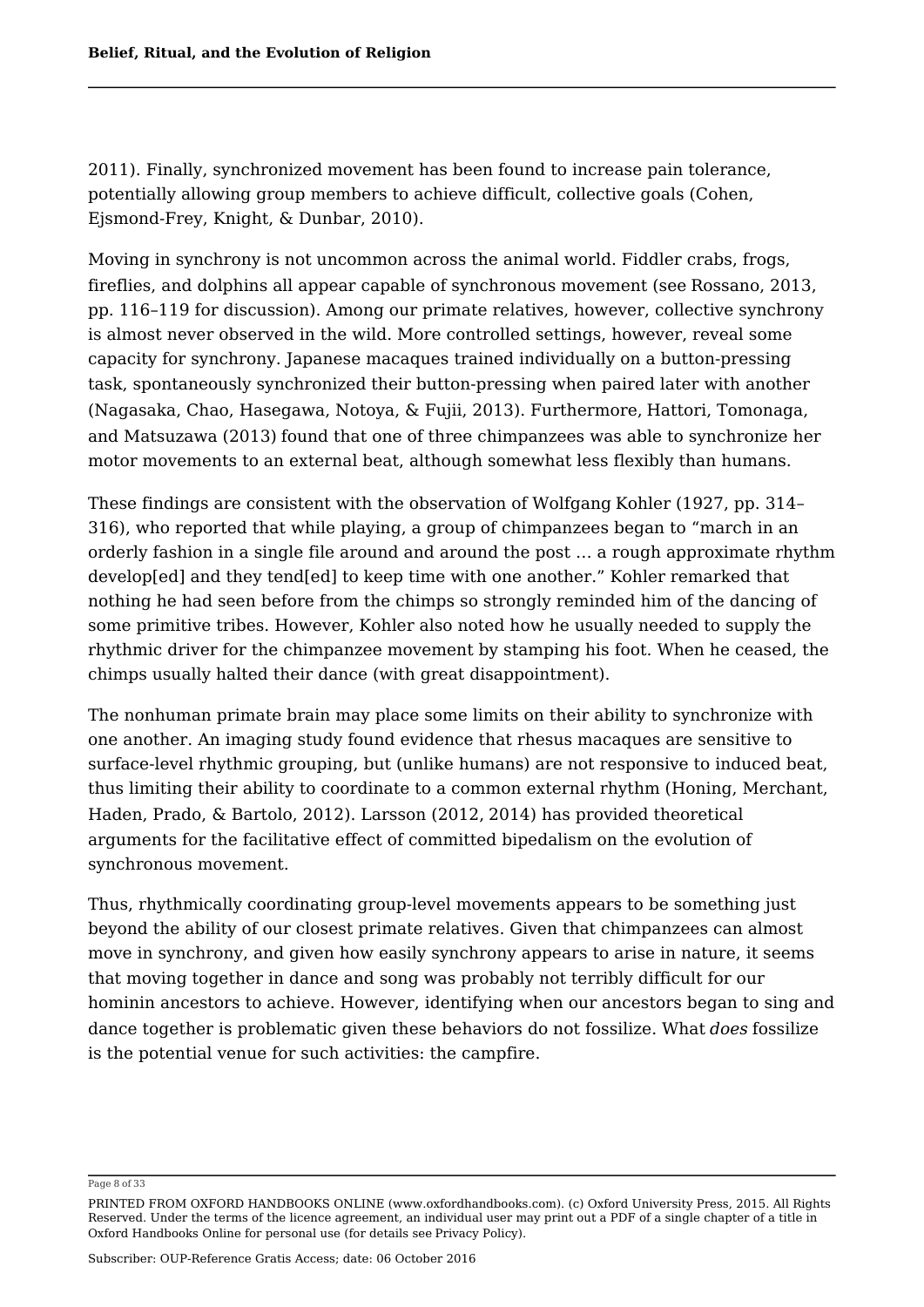# **Controlling Fire**

The communal religious rituals of traditional societies frequently occur around fires. Thus, where we see evidence of the controlled use of fire—especially what appear to be large, communal fires—we have the possibility of religious ritual similar to those found today among traditional people.

The first possible evidence of the use of fire is dated to around 1.2 mybp from Swartkrans Cave in South Africa (Brain & Sillent, 1988). Evidence of fire dating between 1 and 0.8 mybp has also been reported at Wonderwerk Cave in Southern Africa (Berna et al., 2012) and Gesher Benot Ya'aqov Cave in Israel (Alperson-Afil, Richter, & Goren-Inbar, 2007). However, even if these very early instances of fire use are genuine, they are sporadic. Habitual fire use would be necessary if it were to have important, lasting effects on human evolution.

Both a review of the European record and a recent longitudinal analysis of Tabun Cave in Israel have found evidence for habitual fire use beginning sometime between 300,000 and 400,000 ybp (Roebroeks & Villa, 2011; Shimelmitz, et al., 2014). Moreover, the occurrence of stone-lined hearths is not widespread until about 250,000 ybp, where they are found in both Africa and Eurasia (Klein & Edgar, 2002, pp. 156–157). Clearly then, by the time of *Homo sapiens* and Neanderthals (roughly 200,000 ybp), fire was not only under control but also available as a venue for regular collective ritual activity. Despite this, there is evidence that *Homo sapiens* and Neanderthals did not always use fire similarly.

For example, a comparison of the Mousterian (Neanderthal) and Aurignacian (*Homo sapiens*) layers at Klisoura Cave in Southern Greece (Karkanas et al., 2004) found that Mousterian hearths were relatively unstructured and composed of discrete fire episodes. By contrast, the Aurignacian hearths were composed of much thicker ash accumulations, indicative of more intense occupation and continuous fire use.

Additionally, Sandgathe et al. (2011) have argued that the intermittent lack of evidence of fire at the Mousterian sites of Pech de l'Aze' IV and Roc de Marsal in southwestern France is hard to attribute to natural processes, changes in site use, or overlooked evidence. Instead, they contend it is more likely due to the local Neanderthals' reliance on naturally occurring combustive events, rather than their own fire-creation. This would explain why evidence for fire is not present during the coldest periods, when conditions for naturally occurring fires would have been poor. Similar evidence has been documented at other Neanderthal sites such as Combe-Capelle Bas and possibly Jonzac

Page 9 of 33

PRINTED FROM OXFORD HANDBOOKS ONLINE (www.oxfordhandbooks.com). (c) Oxford University Press, 2015. All Rights Reserved. Under the terms of the licence agreement, an individual user may print out a PDF of a single chapter of a title in Oxford Handbooks Online for personal use (for details see Privacy Policy).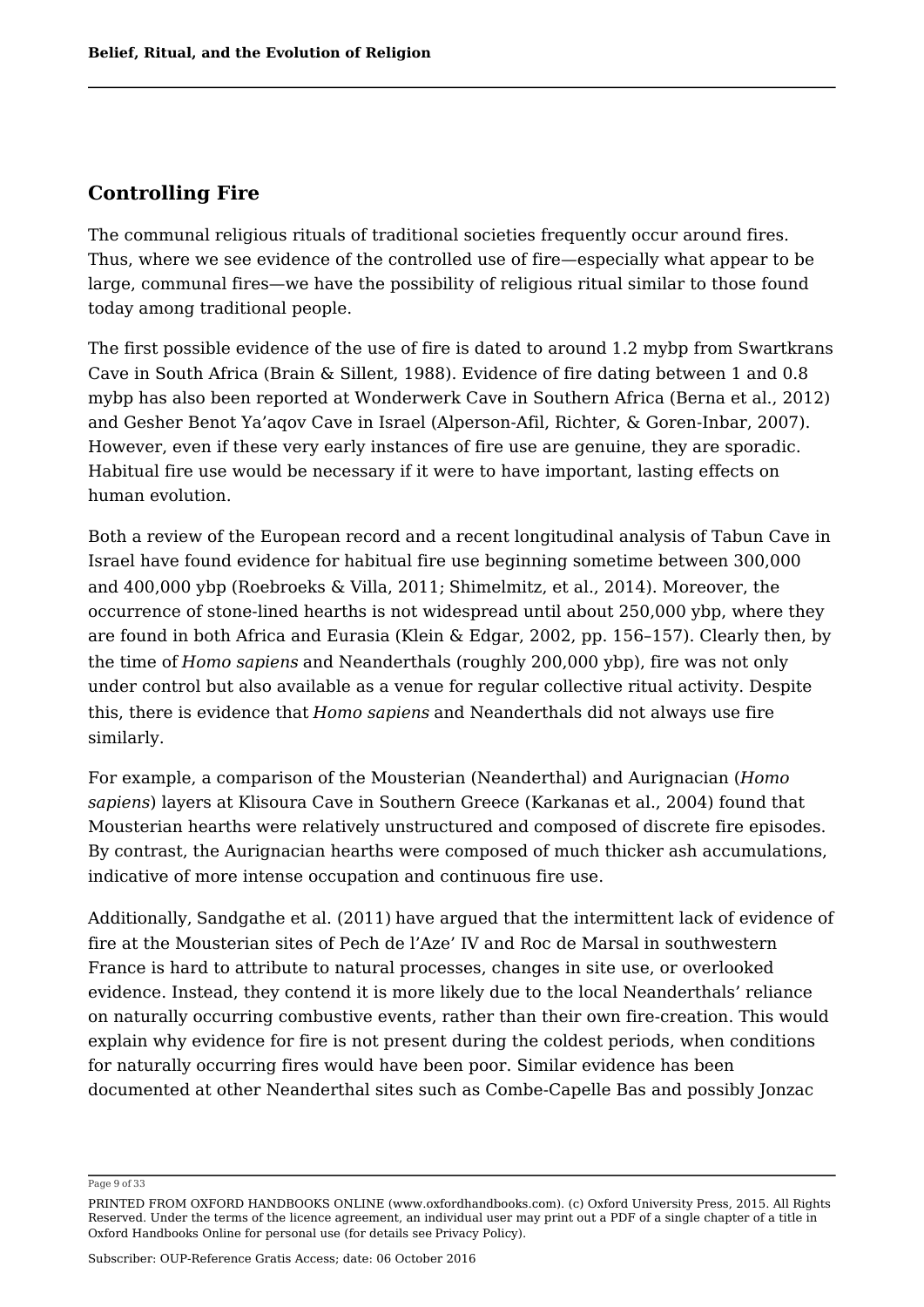and La Quina. These data stand in contrast to evidence from later *Homo sapiens* sites where fire use intensified during harsher conditions (Thery-Parisot, 2002).

Along with more consistent fire use, there is also evidence that *Homo sapiens* occasionally built larger fires than Neanderthals. Some of the best-studied Neanderthal hearths are located at Abric Romani, a rock shelter near Barcelona, Spain, dated to between 70,000 and 40,000 ybp (Vallverdu, et al., 2010). Here, numerous hearths were discovered, all of which were small (less than 0.3 meters) and shallow, indicating the presence of short-duration, low-temperature fires. Most are associated with domestic activity such as knapping, butchering, or sleeping. The largest Neanderthal fires, measuring about 1 meter in diameter, have been found at Kebara Cave (dated to 60,000– 44,000 ybp) in modern-day Israel (Meignen, Goldberg, & Bar-Yosef, 2007). The Kebara hearths are about half the size of those attributed to *Homo sapiens* at Sibudu Cave (65,000–58,000 ybp) in South Africa (Wadley, 2012). Here, a number of hearths measuring over 2 meters in diameter have been found.

Large, presumably communal fires, similar to those of Sibudu, have been found at other *Homo sapiens* sites. For example, at the Abri Pataud rock shelter site in southwestern France (about 23,000 ybp), Cro-Magnons built large hearths over a meter in diameter and lined them with cobbles gathered from a nearby river. Hearths of nearly 2 meters in diameter have also been reported from Chauvet Cave, presumed to be around 30,000 years old (Whitley, 2006, p. 66). Even more impressive are the hearths found at the Dolni Vestonice (23,000 ybp) site in the Czech Republic (Vandiver, Soffer, Klima, & Svoboda, 1989). Hearths over 2 meters in size with deposits over 40 cm thick have been found there. Furthermore, some of the hearths are associated with the shattered remains of carved clay figurines and pellets, apparently made to explode when heated. Two stoneage "kilns"—clay structures used for firing clay—have also been found capable of generating very hot fires.

It is clear from Dolni Vestonice that fire had taken on more than just practical significance for the *Homo sapiens* living there. The clay pellets and shattered figurines were likely used in some ceremony involving fire; possibly—as archeologist Bryan Hayden contends—in religious rituals invoking animal spirits (Hayden, 2003, pp. 134–135). Thus, Dolni Vestonice provides us with some of the earliest compelling evidence for the social use of fire: as a venue for communal rituals.

It is certainly possible that hominins were dancing around fires prior to Dolni Vestonice. However, based on hearth presence and size, the strongest cases for communal ritual activity prior to Dolni Vestonice are restricted to particular *Homo sapiens* sites beginning about 65 thousand years ago (kya).

Page 10 of 33

PRINTED FROM OXFORD HANDBOOKS ONLINE (www.oxfordhandbooks.com). (c) Oxford University Press, 2015. All Rights Reserved. Under the terms of the licence agreement, an individual user may print out a PDF of a single chapter of a title in Oxford Handbooks Online for personal use (for details see Privacy Policy).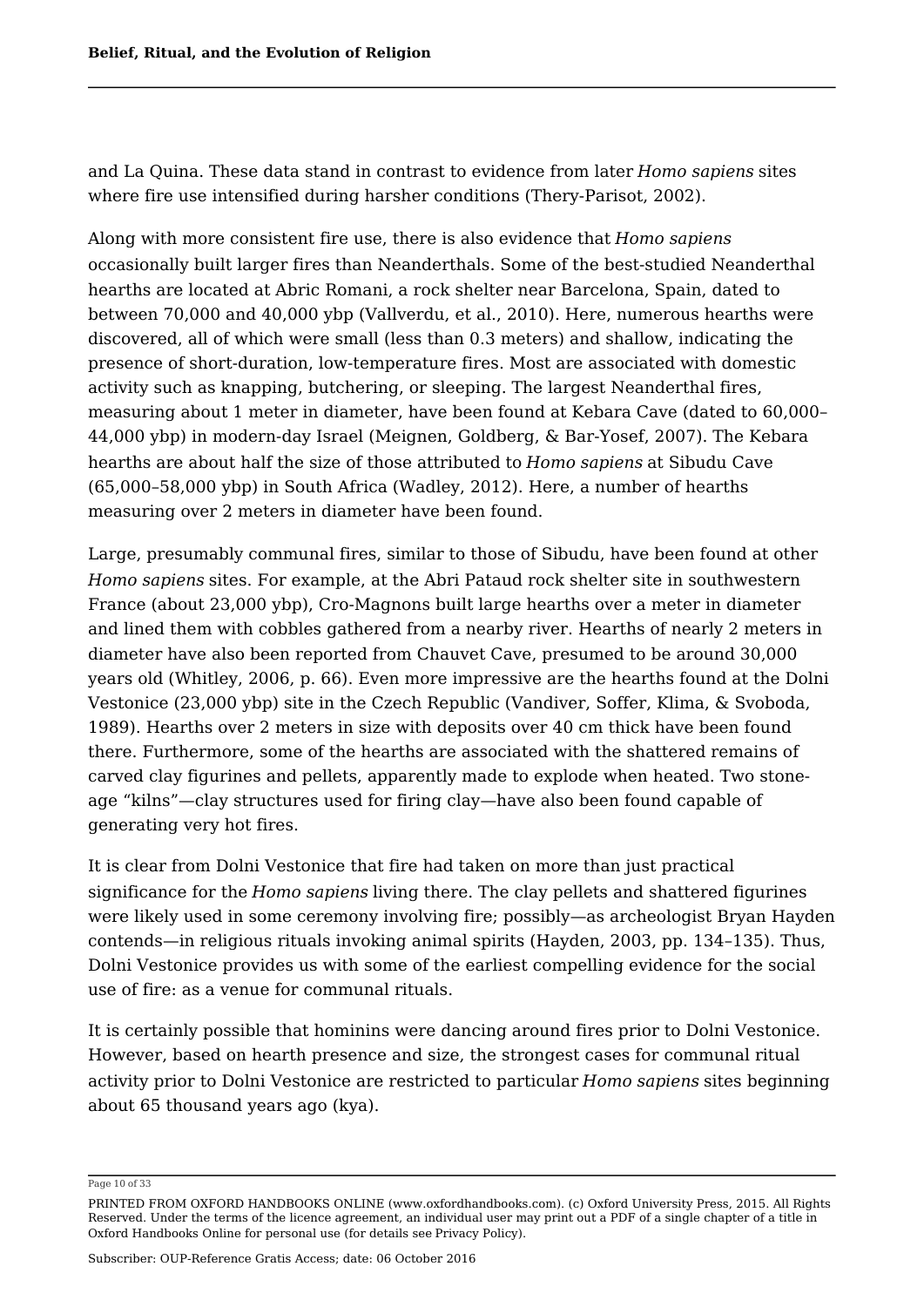# **Religious Ritual as Costly Behavior**

A feature of religious ritual that often distinguishes it from non-religious ritual and can leave archeological traces is cost (Sosis, 2004). Religious ritual is often costly, requiring considerable time, energy, risk, or resources for little—if any—utilitarian payback. This costliness, however, serves an important community- and trust-building function (Xygalatas, Mitkidis, Fischer, Reddish, Skewes, Geertz, Roepstorff, & Bulbulia,2013). Using costly ritualized acts for social bonding purposes has deep evolutionary roots. For example, male baboons use a "scrotum-grasp ritual" as a means of cementing friendships. It is effective for this purpose precisely because it entails an obvious cost—participants literally place their reproductive success in another's hands (Whitham & Maestripieri, 2003).

Costly ritualized displays are present among a wide range of species. Examples include peacock's tails, frog's croaks, and the energetic stotting of Thompson's gazelles (Welch, Semlitsch & Gerhardt, 1998; Zahavi & Zahavi, 1997). Costly rituals are also common among traditional societies, where rites of passage, peacemaking, and dispute settling can often be physically and psychologically taxing ordeals (see Rossano, 2009 for summary). Importantly, the rituals of traditional societies nearly always have some spiritual dimension. Thus, evidence of costly ritual behavior in the hominin archeological record may also serve as an indicator of supernatural belief. This evidence often takes the form of ritually-relevant remains requiring considerable time, energy, or effort in their procurement or creation.

# **Red Ochre**

Ochre is a general term for a pigmented iron oxide mineral that can be ground into powder and mixed with various liquids to produce a paint-like substance. Red ochre is used extensively in traditional societies for ritual purposes to color the body, weapons, tools, and other artifacts (Power, 1999; Power & Aiello, 1997; Watts, 2002). Some have argued that red's symbolic importance rises to the level of a universal human archetype for such things as blood, sex, life, and death (James, 1957; Marshack, 1981; Wreschner, 1980). However, ochre can also have practical applications in tool making and hide tanning, and as medicine (Velo, 1984; Wadley, Hodgskiss, & Grant, 2009). Thus, the mere presence of ochre, even red ochre, in the archeological record does not immediately imply ritual use.

Page 11 of 33

PRINTED FROM OXFORD HANDBOOKS ONLINE (www.oxfordhandbooks.com). (c) Oxford University Press, 2015. All Rights Reserved. Under the terms of the licence agreement, an individual user may print out a PDF of a single chapter of a title in Oxford Handbooks Online for personal use (for details see Privacy Policy).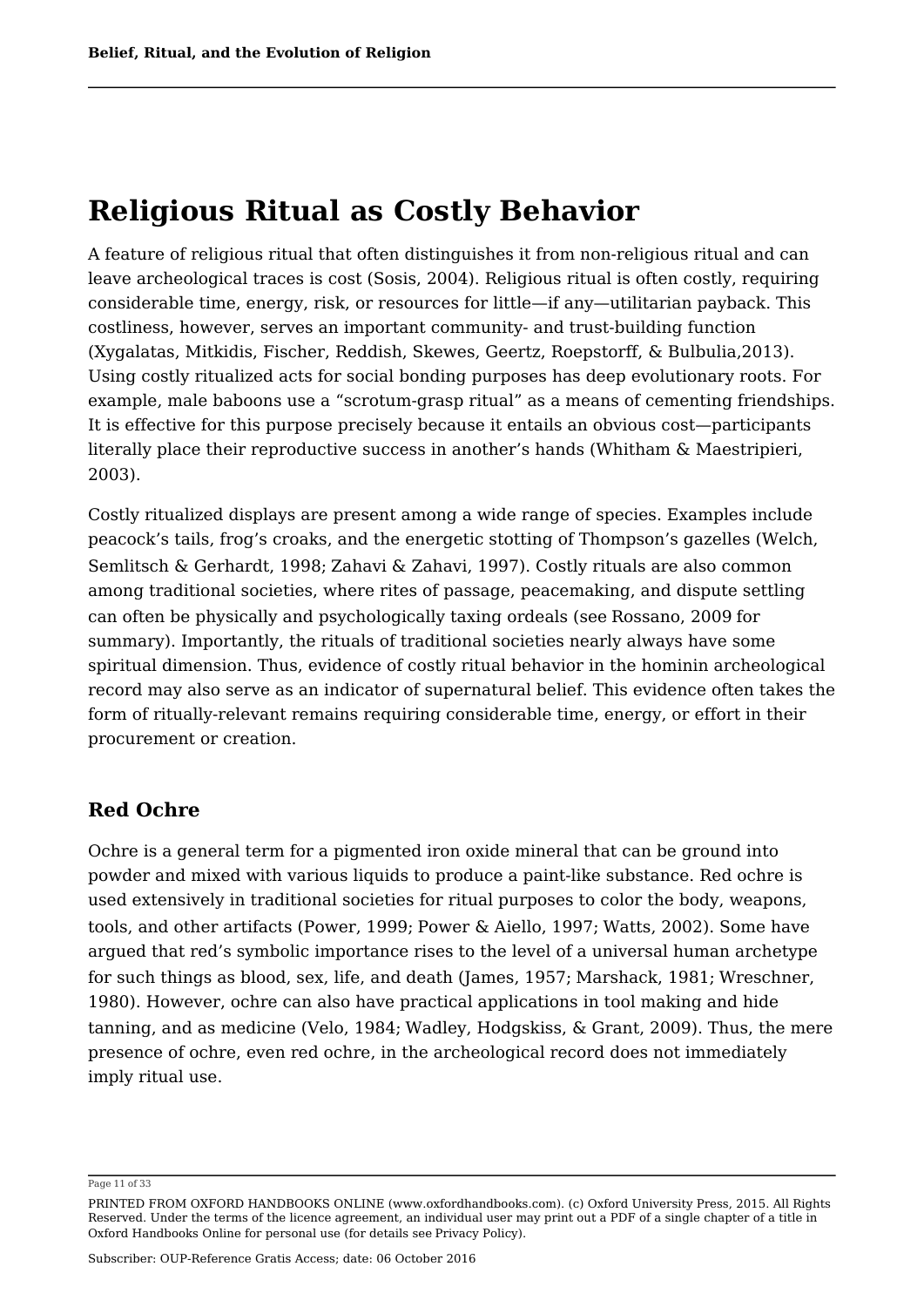The oldest sites bearing red ochre date to about 300,000 years ago (Barham, 2002). From the Middle Stone Age (MSA) in Africa (roughly 280,000–25,000 ybp), at least 74 sites have been found bearing substantial amounts of ochre (Watts, 1999). Indeed, the amounts found at some sites such as Twin Rivers (estimated over 30,000 pieces, nearly 70 kg), Sibudu (5,000 pieces, over 15 kg), Blombos Cave (8,000 pieces, 5.8 kg), and the European site of Grotte du Renne (1,500 pieces, 18 kg) are striking. Some archeologists (Barham, 2002; Watts, 2009, 2010) have argued that such vast quantities of specifically red ochre (when other colors were equally or more easily available) clearly indicate ritual use. However, not everyone is convinced of this. In her studies at Sibudu, Lyn Wadley (Wadley et al., 2009) has shown that red ochre is useful in producing the adhesives necessary for hafting. Thus, large amounts of red ochre could be explained in a purely utilitarian manner.

There is, however, a potential weakness to this argument. Wadley's own studies show that coarse-grained ochre is not merely useful, but *essential* to successful hafting. Nevertheless, at Sibudu, coarse-grained ochre is the least common type throughout the entire period of occupation at the site (Hodgskiss, 2012, p. 107). Thus, at no time were the residents of Sibudu preferentially selecting the coarsest grain ochre (sandy ochres) over others, as might be expected if hafting were its main use (Hodgskiss, 2012, pp. 112– 113). Similar preferences for fine-grained (not coarse-grained) ochre are also documented at Blombos, Pinnacle Point, Diepkloof, Qafzeh, and Skhul (Dayet, Texier, Daniel, & Porraz, 2013; d'Errico, Salomon, Vignaud, & Stringer, 2010; Henshilwood, et al., 2001, p. 431; Hovers, Ilani, Bar-Yosef, & Vandermeersch, 2003, p. 502; Marean et al., 2007, p. 906; Watts, 2010, p. 409). Thus, at numerous sites, hominins were intentionally procuring a form of ochre that was not well suited for practical ends.

Furthermore, procuring the desired form of ochre also required considerable travel. At Twin Rivers, hominins traveled 20 km or more to find their ochre. At Blomobs it was 30– 40 km; at Pinnacle Point it was 60 km, and at Qafzeh it was 80 km. Once brought back to the site, the ochre had to be worked—ground into a power, heated, and mixed with various liquids to form paint. The most favored ochres (specularite and hematite) are quite hard, and studies show that grinding them into power is effortful and timeconsuming (Wadley, 2005). Thus, on a range of dimensions—amount, time, distance, and effort—the presence of ochre represents a highly costly behavior whose practical value is, at best, suspect.

### **Beads**

Beads are perforated shells or animal teeth, presumably worn as body decoration. Among traditional societies, beads often serve as social markers (indicative of one's tribe or

Page 12 of 33

PRINTED FROM OXFORD HANDBOOKS ONLINE (www.oxfordhandbooks.com). (c) Oxford University Press, 2015. All Rights Reserved. Under the terms of the licence agreement, an individual user may print out a PDF of a single chapter of a title in Oxford Handbooks Online for personal use (for details see Privacy Policy).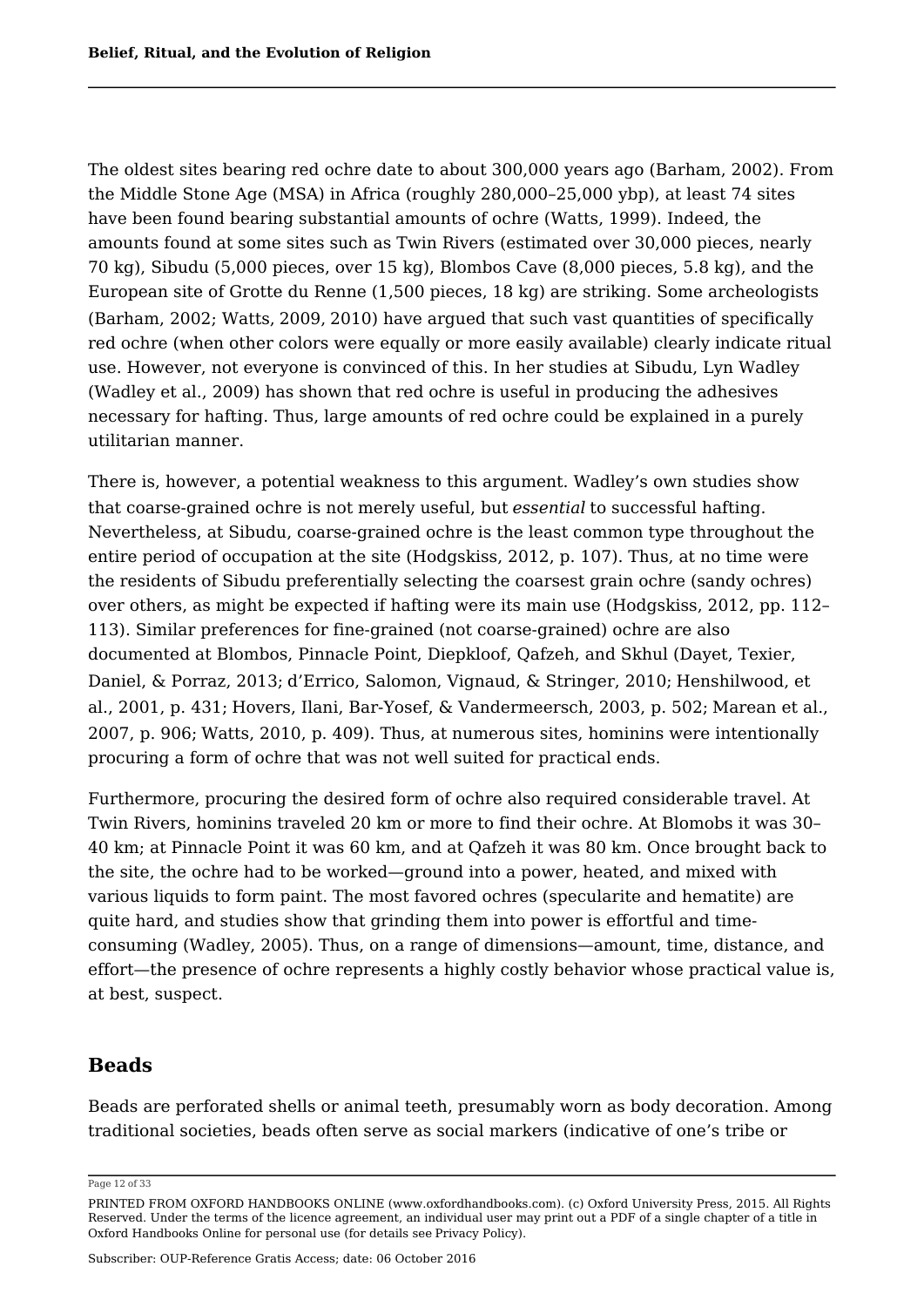status within the tribe), or as gifts in reciprocal interactions with other groups (Kuhn & Stiner, 2007). Beads are also used in ritual activities such as burials (Vanhaeren & d'Errico, 2005; R. White, 1993). The earliest evidence of beads dates to just before 100,000 ybp (Vanhaeren et al., 2006).

As with ochre, there are a number of sites where the amount of beads unearthed is remarkable. For example, at Ksar' Akil, Ucagizli, Fumane Cave, and Riparo Mochi, beads number from 500 to 1,000 (Douka, Bergman, Hedges, Wesselingh, & Higham, 2013; Peresani, Vanhaeren, Quaggiotto, Queffelec, & d'Errico, 2013; Stiner, 2003). At other sites there are fewer beads, but acquiring them required considerable travel or possibly trade with other groups. The 71 beads at Blombos came from 20 km away, while the 38 beads from Grotte de Pigeons originated about 70 km from the site (d'Errico et al., 2009; Henshilwood, d'Errico, Vanhaeren, van Niekerk, & Jacobs, 2004). Beads were either intentionally perforated (requiring skill and patience) or intentionally selected for proper size and appropriate naturally occurring perforations—qualities that were often rare in the environment (Henshilwood et al., 2004; Kuhn, Stiner, Reese, & Gulec, 2001; Stiner, 2003). Thus, as with ochre, in terms of the amounts gathered and the time and effort expended in procurement and modification, beads represent a costly behavior with little utilitarian use.

#### **Caves**

Penetrating into deep cave recesses for artistic, religious, or other potentially ritual purposes has been well documented for *Homo sapiens* during the Upper Paleolithic (40,000–10,000 ybp). Accessing deep cave sites was often risky and dangerous. For example, reaching the painted chambers at Montespan Cave required trekking through frigid waters for more than a kilometer. To access Nerja Cave in Spain, hominins had to negotiate a steep climb up a sheer rock face. The painted shaft at Lascaux required a 16 meter rope descent into pitch darkness, and the Salon Noir chamber at Niaux Cave was accessible only after traversing a 450-meter passage and making a 200-meter climb. Compounding the danger was the fact that while making these ventures, hominins were carrying torches, artistic supplies, and ladders, and often had children in tow (see R. White, 2003, for summary). In addition, *Homo sapiens* often expended considerable time, energy, and resources in the deep cave chambers creating paintings or constructing ritual venues, such as the elaborate El Juyo "sanctuary" in northern Spain (Arias, 2009; Freeman & Gonzalez Echegaray, 1981). Thus, there is little question that Paleolithic spelunking was a costly endeavor.

Page 13 of 33

PRINTED FROM OXFORD HANDBOOKS ONLINE (www.oxfordhandbooks.com). (c) Oxford University Press, 2015. All Rights Reserved. Under the terms of the licence agreement, an individual user may print out a PDF of a single chapter of a title in Oxford Handbooks Online for personal use (for details see Privacy Policy).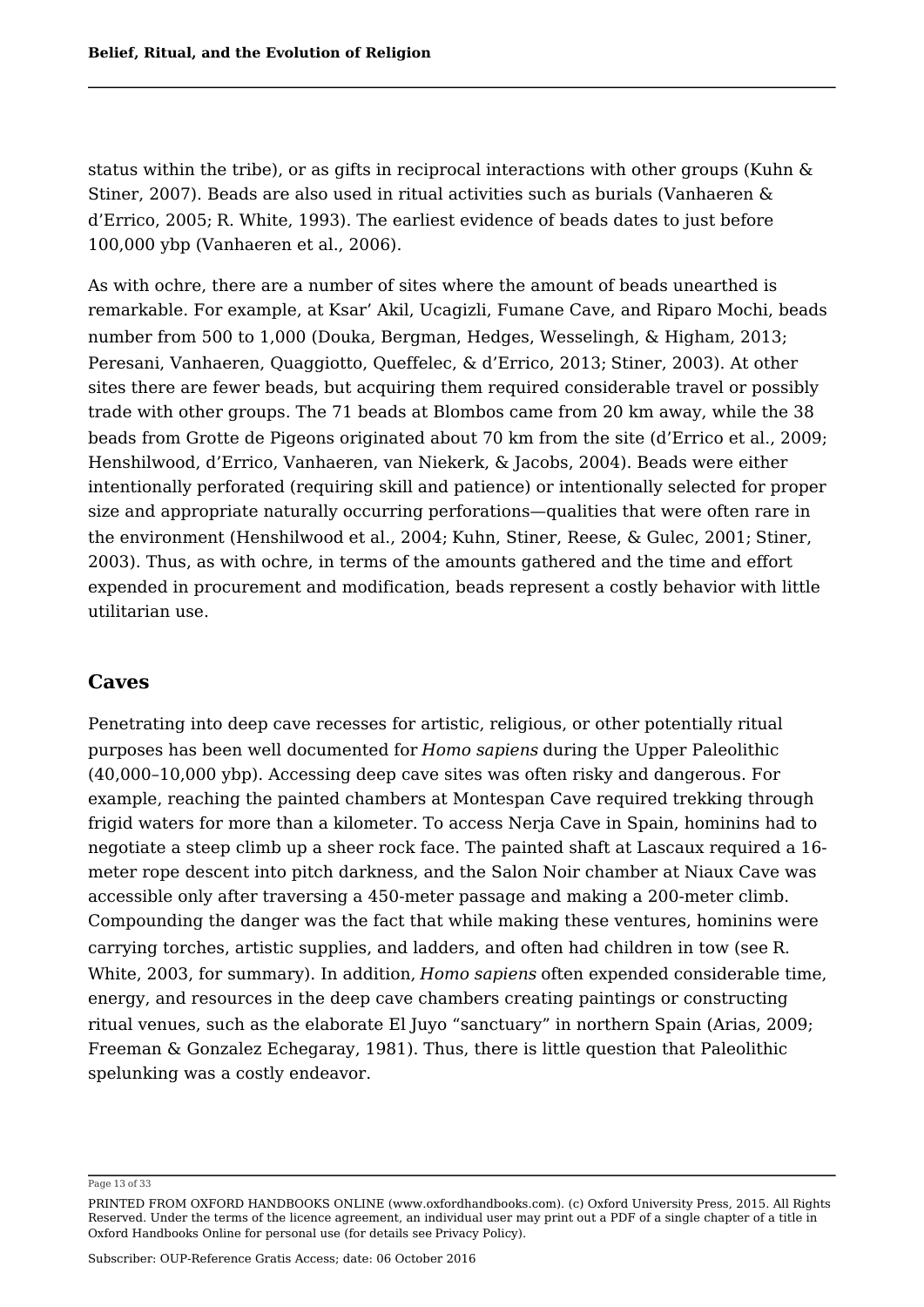Although the most well-known and arguably the most impressive ritual use of caves occurred during the later Upper Paleolithic (Altamira, Lascaux, El Juyo, etc.), *Homo sapiens* started penetrating deep into caves at the very outset of the Upper Paleolithic. Cave paintings at Chauvet date to before 30,000 ybp (Chauvet, Deschamps, & Hillaire, 1996), and recent finds at El Castillo Cave in Spain push the earliest cave art back to around 40,000 ybp (Pike et al., 2012). A recent genetic analysis has confirmed that El Castillo was more likely created by Cro-Magnons than Neanderthals (Wood et al., 2014), which suggests that this form of costly ritual behavior was part of the *Homo sapiens*' repertoire prior to their exodus from Africa, and indeed recent evidence confirms this. At Rhino Cave in Botswana (Southern Africa), evidence has been found for some of the earliest cave rituals, dating as far back as 70,000 ybp (Coulson, Staurset, & Walker, 2011).

Rhino Cave is located in the Tsodilo Hills of Botswana in southern Africa. It is situated high on the northernmost ridge of what is called Female Hill. Its prominent location (the Hills are the only major outcropping for over 100 km in any direction) prompted Coulson et al. (2011) to argue that it was a likely assembly site for hominin communities in the region. Though it is visually prominent, gaining access to the cave is not easy: One must climb over or squeeze between large boulders, crawl through a narrow passage, and then navigate down a steep drop leading to the cave floor. Though the cave is not deep, the surrounding boulders and high walls effectively block out any direct sunlight.

Inside the cave, there is a natural snake-like outcropping. The outcropping was intentionally modified to enhance its serpentine qualities, and flickering torch light gives it the illusion of undulating movement, producing an environment highly conducive to the trance states associated with shamanistic rituals. It may also be significant that the serpent plays a prominent role in the creation myths of the San, who are indigenous to the region.

The snake-rock is not the only curious aspect of Rhino Cave. There are also an unusually large number of burned and broken tools in the cave produced from colorful, nonlocal raw materials ("exotic" tools). These raw materials were transported to the cave from distances ranging from 50 to several hundred kilometers (Coulson et al., 2011). At the cave, the raw materials were fashioned into tools (points) and then intentionally destroyed and burned. From a practical standpoint, this behavior is odd and costly. Time, energy, and potentially valuable material resources were exhausted for no clear utilitarian gain. But, as Coulson et al. (2011) point out, these are precisely the hallmarks of human ritual.

The modifications to the "serpent" outcropping have been dated to the Middle Stone Age (280–30 kya). The burned, broken points at Rhino Cave have been indirectly dated (using

Page 14 of 33

PRINTED FROM OXFORD HANDBOOKS ONLINE (www.oxfordhandbooks.com). (c) Oxford University Press, 2015. All Rights Reserved. Under the terms of the licence agreement, an individual user may print out a PDF of a single chapter of a title in Oxford Handbooks Online for personal use (for details see Privacy Policy).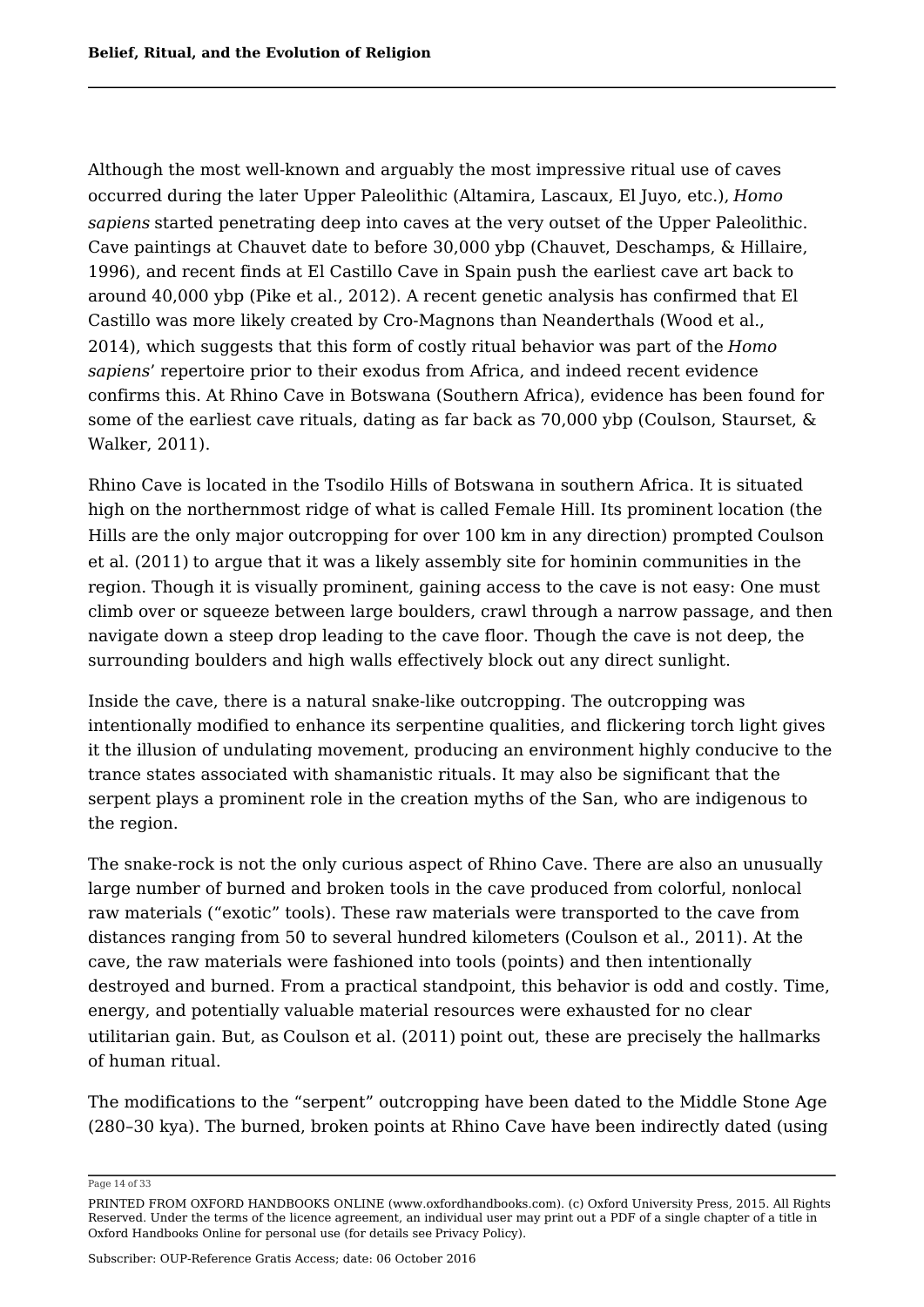similar finds in the region) to around 70,000 years ago. Both climatological and genetic evidence indicate that the last 150,000 years in Africa were particularly unstable, leading to resource deprivations and population crashes among hominins (Ambrose, 1998; Li & Durbin, 2011; Scholz et al., 2007). Potentially in response to these stresses, some of the first evidence of extensive trade networks also emerges during this time (Ambrose, 2010; Ambrose & Lorenz, 1990). Given that intergroup rituals often play an important role in establishing and maintaining reciprocal trade alliances, Rhino Cave may have been a site where different groups gathered to spiritually cement social and commercial relations.

Deep cave ventures are not only notable for their behavioral costs; the art left behind is significant as well. A number of researchers have argued that some cave art provides evidence of early shamanistic rituals (Hayden, 2003; Lewis-Williams, 2002; Whitley, 2006; Winkelman, 2010). Therianthropic images (human/animal chimera) found in many deep cave sites, such as the "sorcerer" image from Les Trois Freres or the "bird-man" image from Lascaux, are consistent with the shamanistic theme of "soul flight," where in the midst of trance, the shaman's soul leaves his/her body and unites with that of a spiritually powerful animal. Additionally, cave and rock art often depict geometric forms that are thought to represent the entopic images associated with the trance state central to shamanistic rituals. The remote location of much of this art also tends to support the shamanistic theory. According the shamanistic world view, deep cave venues are not only visually and acoustically conducive to trance induction but they also serve as sensitive entry points to the spiritual underworld. Finally, the universality of shamanistic practices among traditional societies suggests deep historical roots—possibly indicating humanity's earliest form of religious expression.

Given the evidence from Rhino Cave and the antiquity of some cave art (dating to the very beginning of the Upper Paleolithic), it is likely that shamanism did not emerge among *Homo sapiens* in Europe, but instead was a practice they brought with them from Africa.

#### **Postmortem Processing**

Postmortem processing, such as careful defleshing of bones or secondary burial, represents effortful, nonutilitarian mortuary behavior compared to simple abandonment or disposal of the dead. However, some postmortem processing can be purely practical in nature, such as nutritive cannibalism. Practicality, not ritual, appears to explain most instances of postmortem processing prior to the Upper Paleolithic, including those documented at Gran Dolina for *H. antecessor* (Carbonell et al., 2010; Fernandez-Jalvo, Diez, Caceres, & Rosell, 1999), El Sidron and Moula Guercy for Neanderthals (Defleur,

Page 15 of 33

PRINTED FROM OXFORD HANDBOOKS ONLINE (www.oxfordhandbooks.com). (c) Oxford University Press, 2015. All Rights Reserved. Under the terms of the licence agreement, an individual user may print out a PDF of a single chapter of a title in Oxford Handbooks Online for personal use (for details see Privacy Policy).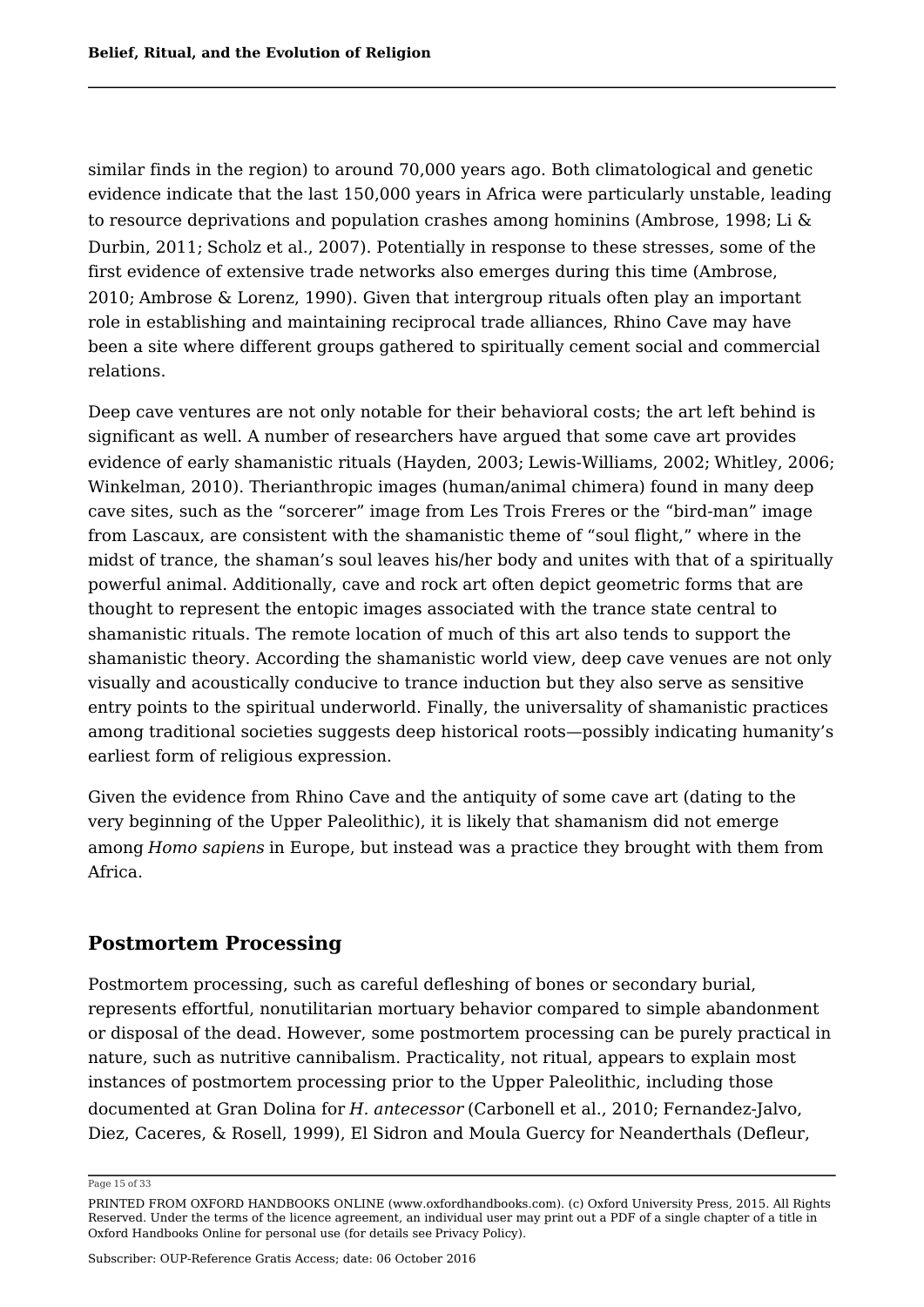White, Valensi, Slimak, & Cregut-Bonnoure, 1999; Lalueza-Fox et al., 2011), and Klasies River for *Homo sapiens* (Deacon, 2001).

Only two instances from the Middle Paleolithic (250,000–40,000 ybp) vary from this pattern: (1) the defleshed skulls from Herto, Ethiopia, associated with *Homo sapiens*, and (2) the postmortem processing from Krapina associated with Neanderthals.

### **Herto Skulls**

Dated to about 160,000 ybp, the three skulls from Herto, Ethiopia, represent some of the oldest *Homo sapiens* fossils (T. White et al., 2003). All three skulls have cut marks indicative of defleshing (Clark et al., 2003). Two of the skulls also show evidence of scraping or polishing, indicative of extensive handling or carrying (possibly in a natural fabric bag). Thus, the skulls were deliberately defleshed (whether the flesh was consumed or not is unclear) and then either handled or carried for some time after, possibly as part of ritual activity.

### **Krapina**

The remains of over 40 Neanderthals, dated to around 130,000 ybp, were found at Krapina, Croatia. Some of the remains bear cut marks indicative of secondary postmortem processing (Russell, 1987; Trinkaus, 1985). This conclusion was further supported in a later analysis of a single skull (Krapina #3; Frayer, Orschiedt, Cook, Russell, & Radov, 2006). Frayer and colleagues found that the 35 mostly parallel cut marks on this cranium were inconsistent with defleshing, cannibalism, scalping, or other known postmortem behavior. Instead, they interpreted the marks as funerary ritual behavior. The person performing the ritual would have placed the skull in his or her lap (most likely) and deliberately incised the cuts in a series of strokes going either front-toback, vice-versa, or both.

The most notable instance of what appears to be ritual postmortem processing in the Upper Paleolithic is probably Gough's Cave in England. *Homo sapiens* remains found at Gough's Cave (roughly 12,000 ybp) show the classic evidence of cannibalism; that is, butchery cut marks similar to those used on prey animals (Andrews & Fernandez-Jalvo, 2003). However, instead of being smashed and broken in a manner typically associated with cannibalism, a few skulls were intentionally preserved and meticulously fashioned into bowl-like shapes (Bello, Parfitt, & Stringer, 2011). Care and effort were required to preserve and carefully modify the Gough's Cave skulls, suggesting that they might have been seen as trophies or objects of veneration.

Page 16 of 33

PRINTED FROM OXFORD HANDBOOKS ONLINE (www.oxfordhandbooks.com). (c) Oxford University Press, 2015. All Rights Reserved. Under the terms of the licence agreement, an individual user may print out a PDF of a single chapter of a title in Oxford Handbooks Online for personal use (for details see Privacy Policy).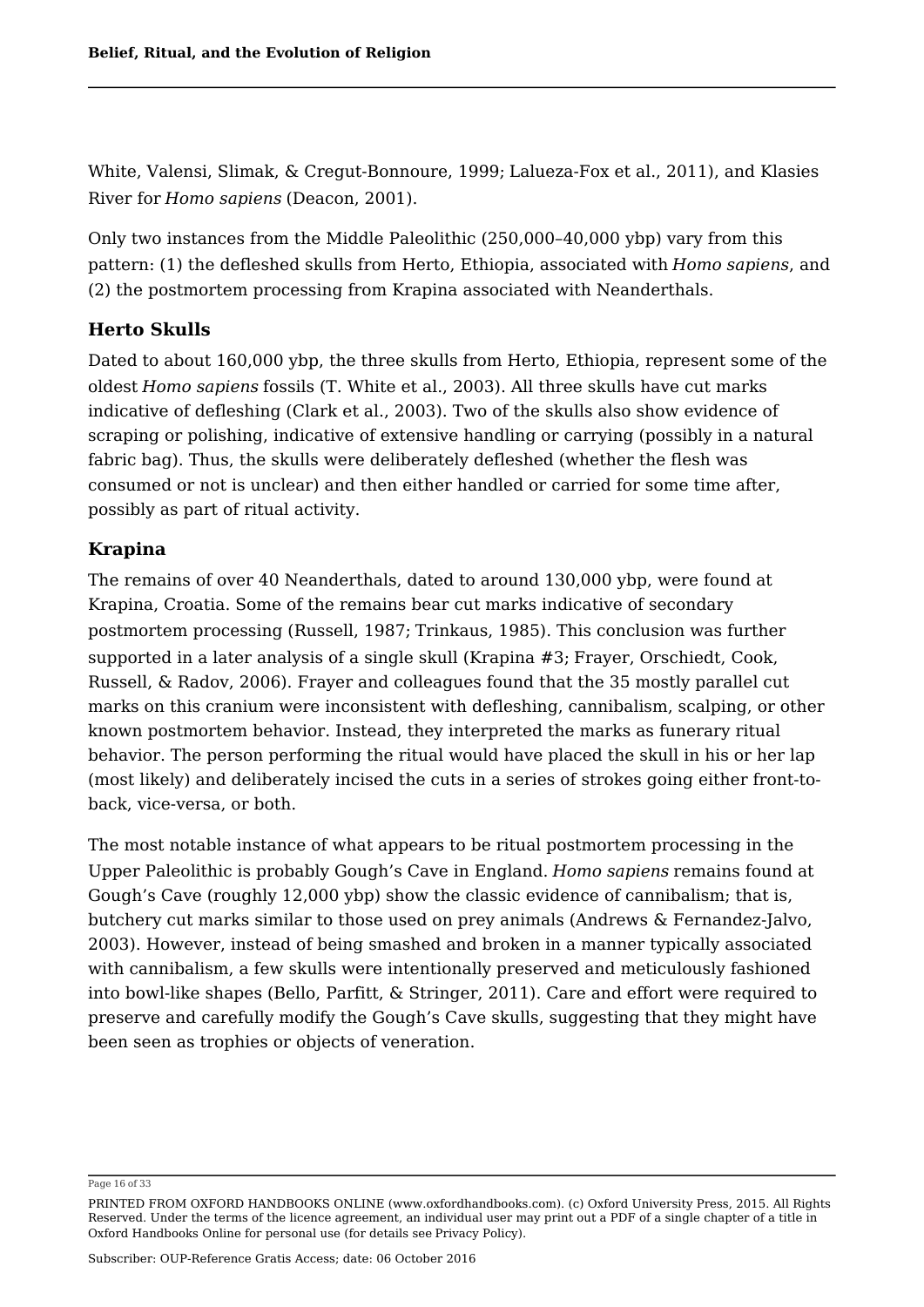### **Burials**

Intentional burial with evidence of ritual activity such as grave goods and decorated bodies would also qualify as costly, nonutilitarian behavior. Presently, the earliest claim of intentional burial is that of Sima de los Huesos or the "pit of bones" in the Atapuerca Mountains in north-central Spain, dated to 400,000 ybp. At the bottom of the pit, the remains of 30 or more individuals have been found, identified as *Homo heidelbergensis* but with many pre-Neanderthal characteristics (Arsuaga et al., 1997; Bischoff et al., 2007). Some have argued that the bodies were intentionally interred (Carbonell & Mosquera, 2006). However, there is evidence indicating that natural processes such as felid carnivory combined with mud flows into the pit are more likely explanations for the accumulation of bones (Andrews & Fernandez Jalvo, 1997; Fernandez Jalvo & Andrews, 2003).

During the Middle Paleolithic, both Neanderthals and *Homo sapiens* sometimes buried their dead (although the reality of Neanderthal burial has been questioned; see Gargett, 1989, 1999). Very little difference in how the species handled their dead is evident. Both species often put bodies in small pits and (apparently) placed simple, readily available grave goods (lithics, bones, and rocks) with the bodies (see Riel-Salvatore & Clark, 2001, for review). Considerable discussion has taken place regarding the degree of intention behind these burials (Pettitt, 2002).

By contrast, however, Upper Paleolithic burials associated with *Homo sapiens* leave little doubt concerning ritual intent. At sites such as Sungir, Le Madeleine, Dolni Vestonice, Saint-Germain-la-Riviere, or the famous "Red Lady" burial at Paviland, highly elaborate burials have been found. Bodies, often covered in red ochre and lavishly adorned with bracelets, necklaces, and headbands containing tens to thousands of carefully manufactured beads and pendants, were interred with copious graves goods such as ceremonial tools, weapons, and animal bones. In some cases, hundreds to thousands of hours of labor were required to complete the burial (Dickson, 1992; Klima, 1988; Vanhaeren & d'Errico, 2001, 2005; R. White, 1993). In addition, at Cussac Cave in France, a rare deep cave burial has been found. *Homo sapiens* apparently lugged multiple bodies 200 meters deep into the cave (Aujoulat et al., 2002). Among traditional societies, such elaborate, effortful burials are typically associated with ancestor worship (Hayden, 2003, pp. 115–118, 132–133).

#### Page 17 of 33

PRINTED FROM OXFORD HANDBOOKS ONLINE (www.oxfordhandbooks.com). (c) Oxford University Press, 2015. All Rights Reserved. Under the terms of the licence agreement, an individual user may print out a PDF of a single chapter of a title in Oxford Handbooks Online for personal use (for details see Privacy Policy).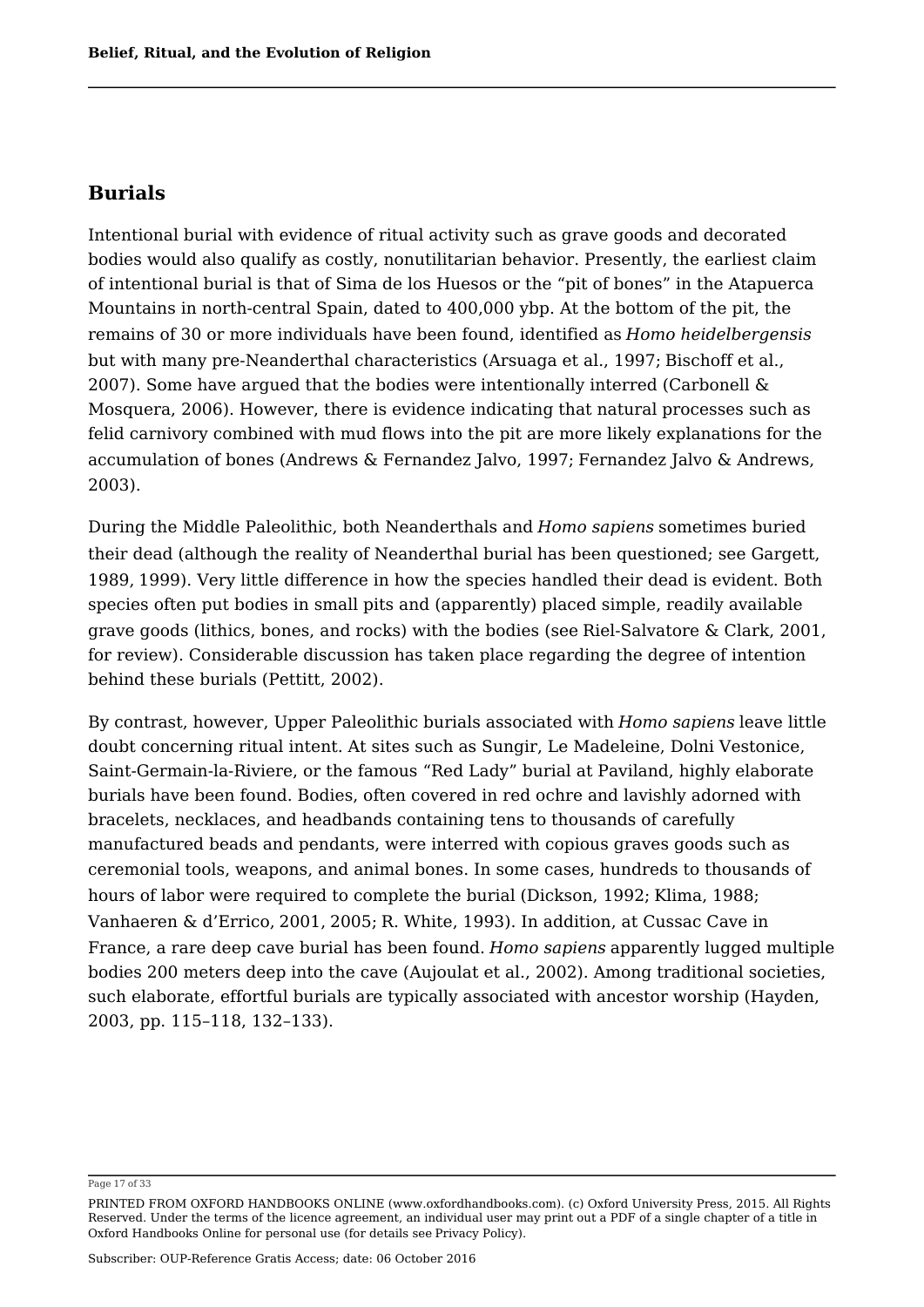# **An Evolutionary Scenario**

Combining archaeology and cognitive science, we can state a number of empirically grounded observations and from them outline a potential evolutionary scenario for the emergence of religion.

### **Step 1: Moving Together**

The earliest step toward religion was an elaboration of social rituals to include groupwide synchronous activities. This is based on the following observations.

**1.** As primates, our hominin ancestors were highly social with a rich repertoire of ritualized behaviors for regulating social life.

**2.** Synchrony is widespread in the animal world, and nonhuman primates show a limited capacity for synchronous movement. Committed bipedalism may contribute importantly to this ability. Hominins were fully terrestrial and bipedal by the time of *Homo erectus* (about 1.8 mybp).

Thus, with the emergence of *Homo erectus* or shortly thereafter, hominins were singing, dancing, and chanting together. These rituals had important social bonding effects, but may not have had any clearly understood supernatural elements to them.

# **Step 2: Intensifying the Ritual Experience**

Four other observations point to a progressive intensification of synchronized ritual activity over time:

**1.** Many important mental building blocks of religious cognition are present in rudimentary form in nonhuman primates, indicating that they also would have been present in our earliest hominin ancestors.

**2.** Increases in hominin brain size very likely led to the elaboration of these building blocks into a more human-like form beginning by about 500,000 ybp.

**3.** By 300,000 ybp, hominins had control of fire. Campfires provided a compelling venue for social ritual activity and potentially enhanced the consciousness-altering effects of these activities.

**4.** By 200,000 ybp, other ritually intensifying elements, such as the use of pigments to color bodies and artifacts, could be incorporated into group singing, dancing, and chanting.

Page 18 of 33

PRINTED FROM OXFORD HANDBOOKS ONLINE (www.oxfordhandbooks.com). (c) Oxford University Press, 2015. All Rights Reserved. Under the terms of the licence agreement, an individual user may print out a PDF of a single chapter of a title in Oxford Handbooks Online for personal use (for details see Privacy Policy).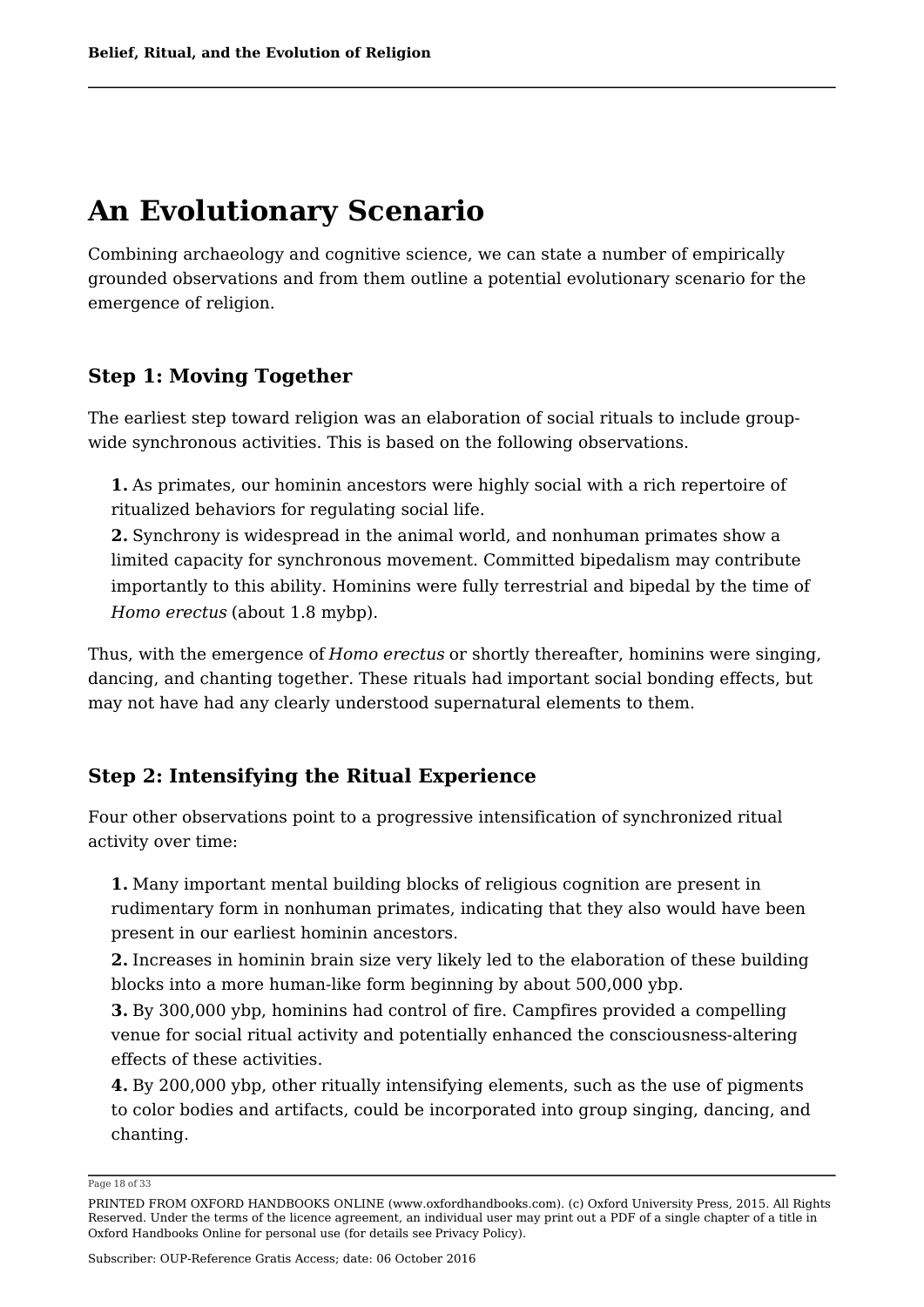These four observations point to a progressive intensification of groupwide synchronous rituals beginning about 500,000 ybp. Fire and pigments would have contributed significantly to this intensification, heightening their social bonding and consciousnessaltering effects. Although rather singular and ambiguous, the Herto skulls and the postmortem processing at Krapina suggest that the supernatural was only obliquely and occasionally included in these intensified rituals. More often, the collective ritual behavior of hominins from 500,000 to70,000 ybp was highly spirited (though only vaguely spiritual) synchronous singing, dancing, and chanting around campfires, which resulted in strong social bonding effects, altered states of consciousness, and potential health and healing benefits (Rossano, 2006).

### **Step 3: Adding the Supernatural**

A further observation specifies approximately when the supernatural was added to group ritual activity.

**1.** Ritual behavior appears likely at Rhino Cave in Africa, and the context of the cave is consistent with shamanism. It has been tentatively dated to around 70,000 ybp—a time of resource stress and increased intergroup interactions in Africa.

This observation suggests that humanity's oldest religious practice is shamanism, which arose in Africa at around 70,000 ybp. Shamanism may have been a response to increased intergroup interactions, both cooperative and competitive, arising from the resource stress brought on by deteriorating climatic conditions. *Homo sapiens* took shamanism with them from Africa to Europe.

### **Step 4: Costly Rituals and the Neanderthal Challenge**

As *Homo sapiens* faced the challenges of new territories and competitors (e.g., Neanderthals), their shamanistic practices expanded and became more costly. This is supported by three observations.

**1.** The earliest cave art, some with shamanistic themes, is solely attributable to *Homo sapiens* and dates to the very beginning of the Upper Paleolithic.

**2.** *Homo sapiens* built larger, more frequent fires than Neanderthals, and in one case (Dolni Vestonice) a fire is associated with communal ceremony or festivity.

**3.** Whereas Middle Paleolithic burials (both *Homo sapiens* and Neanderthal) are simple and largely devoid of convincing evidence of ritual or supernatural belief; in

Page 19 of 33

PRINTED FROM OXFORD HANDBOOKS ONLINE (www.oxfordhandbooks.com). (c) Oxford University Press, 2015. All Rights Reserved. Under the terms of the licence agreement, an individual user may print out a PDF of a single chapter of a title in Oxford Handbooks Online for personal use (for details see Privacy Policy).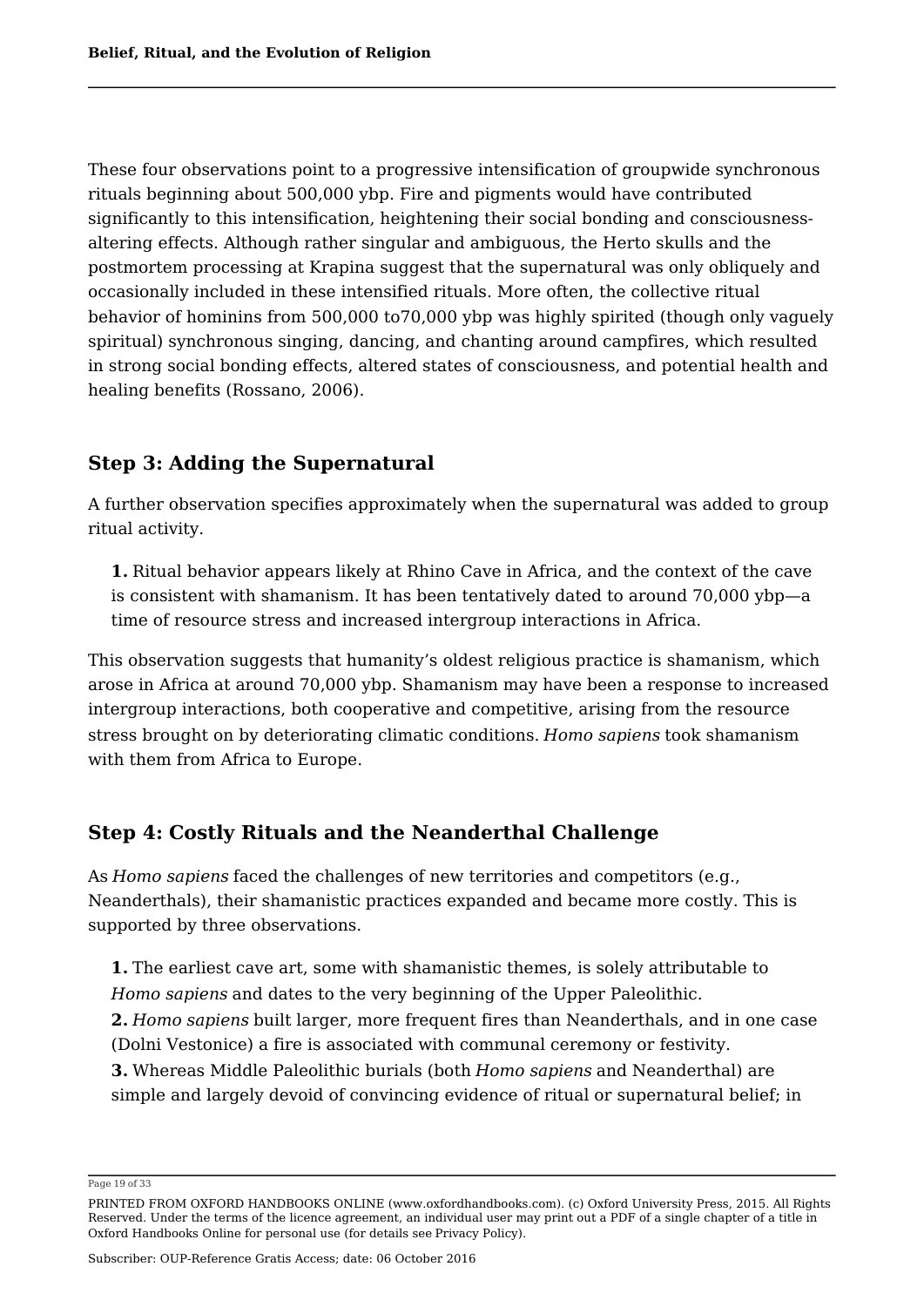the Upper Paleolithic, only *Homo sapiens*' burials become unambiguously elaborate, consistent with ancestor cults of traditional societies.

These observations suggest that as *Homo sapiens* moved into Europe and encountered Neanderthals, the scale and intensity of some of their collective rituals reached a unique, unprecedented level. The powerful emotional bonding effects of these rituals may have given *Homo sapiens* a social advantage over Neanderthals in the form of larger, more organized, and cooperative communities. Shamanism and ancestor cults were two religious elements contributing to the *Homo sapiens*' social advantage.

Admittedly, there is considerable and unavoidable speculation in this proposed scenario. However, there is also specificity to it that can lend itself to potentially testable hypotheses. For example, this model predicts that rituals become more costly and overtly religious where resource instability is high, intragroup cohesion is stressed, and intergroup interactions (both cooperative and competitive) are more frequent. Additionally, while group-synchronized rituals without religious elements should be fairly common, religious group rituals without synchronized movements should be quite rare.

# **Conclusion: Why Supernaturalize?**

Religion is both belief and behavior, neither of which can be easily discerned in the remains of our long-extinct ancestors. Belief, however, has cognitive and neurological underpinnings, some of which may be simpler and more ancient, others more recent and derived. Likewise, behavior can leave archeological traces, whose chronology can be reconstructed. Elucidating religion's prehistory therefore need not be mere fanciful storytelling. Relevant evidence can provide guiding parameters. This chapter has been an attempt to both identify relevant evidence from across a range of interconnected disciplines and piece together the guiding parameters emergent from that evidence. Undoubtedly, this review has neglected important pieces of the puzzle that could dramatically reshape the proposed evolutionary scenario. Even so, some important lessons can be drawn from what we presently know.

First, despite its singularity, there is nothing to indicate that religion's emergence is an awkwardly surprising event that ought to trouble the evolutionist. Its cognitive foundations are shared with other species, some quite widely, and its behavioral hallmark, ritual, has deep evolutionary roots. As with other apparent human oddities, such as language and music, the vexing question about religion is not from where its constituent elements arose, but how and why they were knitted together as they were.

Page 20 of 33

PRINTED FROM OXFORD HANDBOOKS ONLINE (www.oxfordhandbooks.com). (c) Oxford University Press, 2015. All Rights Reserved. Under the terms of the licence agreement, an individual user may print out a PDF of a single chapter of a title in Oxford Handbooks Online for personal use (for details see Privacy Policy).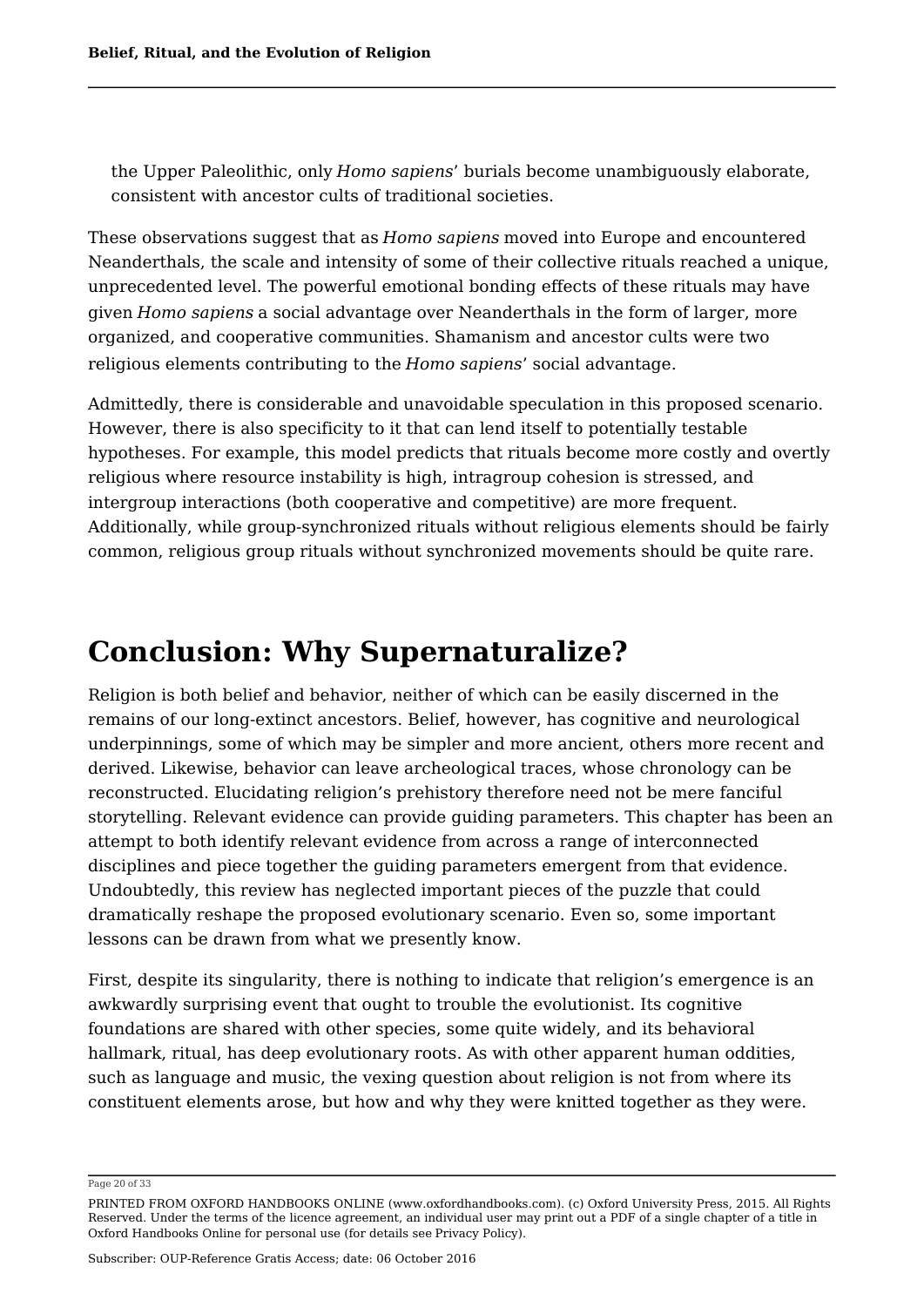Second, debates over religion's adaptiveness need to consider the level at which this function is thought to operate. For the individual, specific religious behaviors may not be adaptive. Venturing into a deep cave to contact spiritual forces could have been fatal 20,000 years ago, just as handling snakes can be today. But if *personally* risky actions and their associated beliefs create more cooperative, well-functioning *groups*, then the detrimental effects on the few may be offset by the benefits accrued to the many over time, especially under conditions of intergroup competition.

Third, just as there is no compelling evidence for religion in other species (apart from *Homo sapiens*), there is little to indicate religion in any other hominin as well. Indeed, a recent review has concluded that only *Homo sapiens* engaged in the costly ritual activity characteristic of religion, and this activity became especially acute in the Upper Paleolithic as they encountered Neanderthals (Rossano, 2015). This may have both theoretical and predictive significance. Theoretically, it suggests that adding supernatural belief to ritual behavior is catalyzed by intergroup interactions, especially competitive interactions. If so, we would expect to see archeological evidence of religion as *Homo sapiens* moved into territories where other hominins were present (such as in Europe), but far less evidence (at least on initial arrival) in unoccupied territory such as the Americas.

Finally, religion as it exists today is only minimally useful in understanding its evolutionary past. Institutionally regulated, theologically sophisticated global religions are recent developments that only vaguely reflect the beliefs and practices that we would expect to find in our ancestors. Instead, the animistic, shamanistic, and ancestor worship practices prevalent among traditional societies provide a far better model. Importantly, these practices (unlike those of global religions) are seamlessly integrated into the social lives of their adherents. For traditional hunter-gatherers (and similarly, our hominin ancestors), religion is not practiced—it is simply lived on a daily basis. Thus, the relevant evolutionary question is not when (and why) did our ancestor become religious? It is when (and why) did their lives become "supernaturalized"?

More specifically then, the evolutionary model being proposed claims that religion emerged when the supernatural was grafted onto already existing social rituals. Why add the supernatural? The answer is that it made rituals better. Ritualized behaviors have important trust-building, social bonding, health, and healing effects. Empirical studies have consistently found that all these effects are enhanced when the supernatural is incorporated into the ritual activities (for review/discussion, see Rossano, 2009, 2010, pp. 151–173).

In an evolutionary context of increasing intergroup interactions and competition, groups whose ritual lives included the supernatural would have been more internally cooperative

Page 21 of 33

PRINTED FROM OXFORD HANDBOOKS ONLINE (www.oxfordhandbooks.com). (c) Oxford University Press, 2015. All Rights Reserved. Under the terms of the licence agreement, an individual user may print out a PDF of a single chapter of a title in Oxford Handbooks Online for personal use (for details see Privacy Policy).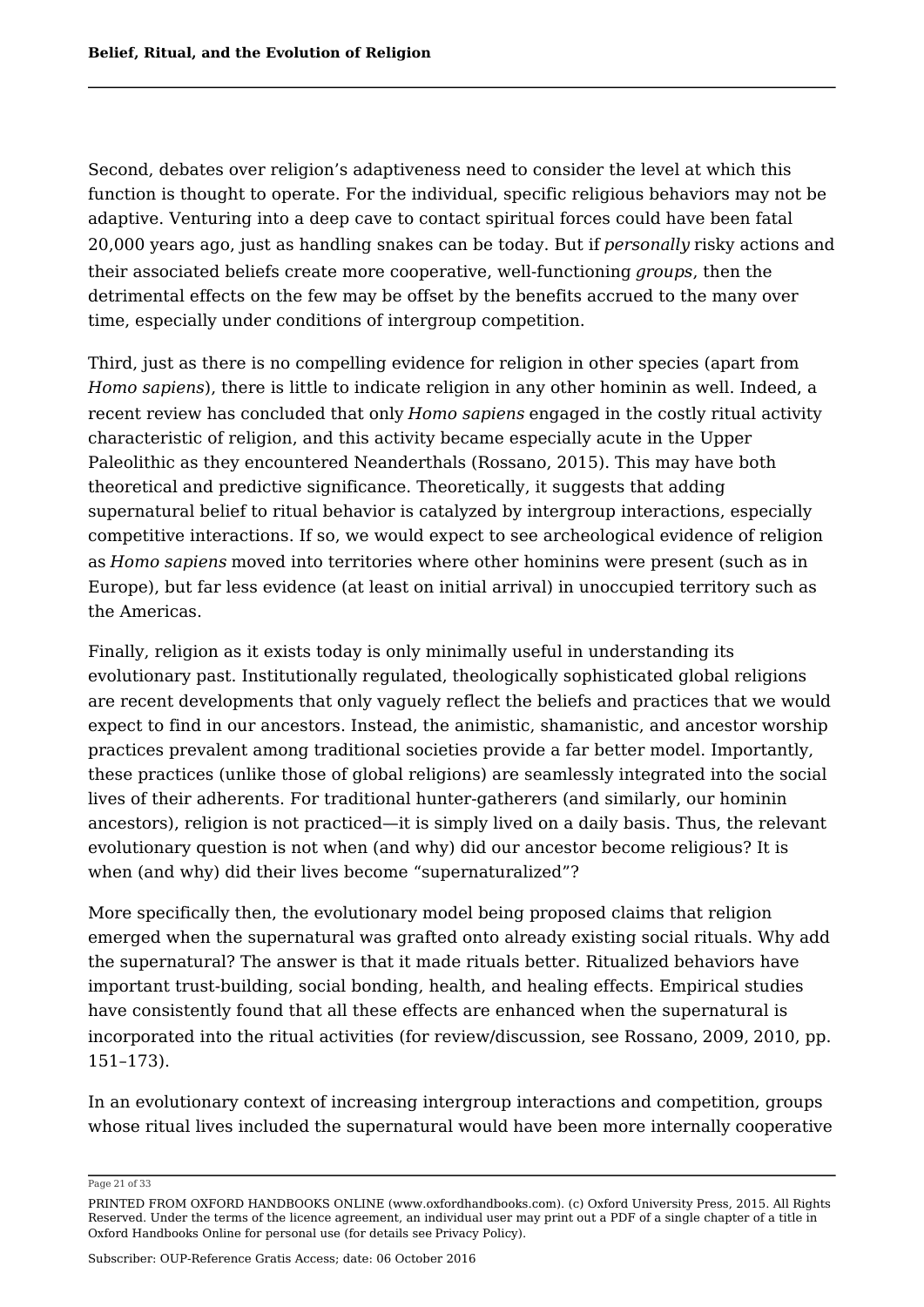and well organized compared with more "secular" groups. Furthermore, most individuals within those supernaturalized groups would have enjoyed better health and reproductive success compared with most individuals in more "secular" groups. Religion emerged as a human universal for the simple reason that groups with supernaturalized social rituals outcompeted groups that lacked such rituals over the course of hominin evolution. For adaptive purposes, whether the gods are actually up there or not is secondary to *believing* they are up there.

# **References**

Alperson-Afil, N., Richter, D., & Goren-Inbar, N. (2007). Phantom hearths and the use of fire at Gesher Benot Ya'aqov, Israel. *PaleoAnthropology*, *2007*, 1–15.

Ambrose, S. H. (1998). Late Pleistocene population bottlenecks, volcanic winter, and the differentiation of modern humans. *Journal of Human Evolution*, *34*, 623–651. doi: 10.1006/jhev.1998.0219

Ambrose, S. H. (2010). Coevolution of composite-tool technology, constructive memory, and language: Implications for the evolution of modern human behavior. *Current Anthropology*, *51*, S135–S147. doi: 10.1086/650296

Ambrose, S. H., & Lorenz, K. G. (1990). Social and ecological models for the Middle Stone Age in Southern Africa. In P. Mellars (Ed.), *The emergence of modern humans: An archeological perspective* (pp. 3–33). Edinburgh, Scotland: University of Edinburgh Press.

Andrews, P., & Fernández-Jalvo, Y. (1997). Surface modifications of the Sima de los Huesos fossil humans. *Journal of Human Evolution*, *33*, 191–217.

Andrews, P., & Fernandez-Jalvo, Y. (2003). Cannibalism in Britain: Taphonomy of the Creswellian (Pleistocene) faunal and human remains from Gough's Cave. *Bulletin of the Natural History Museum. Geology Series*, *58*(S1), 59–81. doi:

Arias, P. (2009). Rites in the dark? An evaluation of the current evidence for ritual areas at Magdalenian cave sites. *World Archaeology*, *41*, 262–294. doi: 10.1080/00438240902843964

Arsuaga, J. L., Martínez, I., Gracia, A., Carretero, J. M., Lorenzo, C., García, N., & Ortega, A. I. (1997). Sima de los Huesos (Sierra de Atapuerca, Spain): The site. *Journal of Human Evolution*, *33*, 109–127. doi:10.1006/jhev.1997.0132

Page 22 of 33

PRINTED FROM OXFORD HANDBOOKS ONLINE (www.oxfordhandbooks.com). (c) Oxford University Press, 2015. All Rights Reserved. Under the terms of the licence agreement, an individual user may print out a PDF of a single chapter of a title in Oxford Handbooks Online for personal use (for details see Privacy Policy).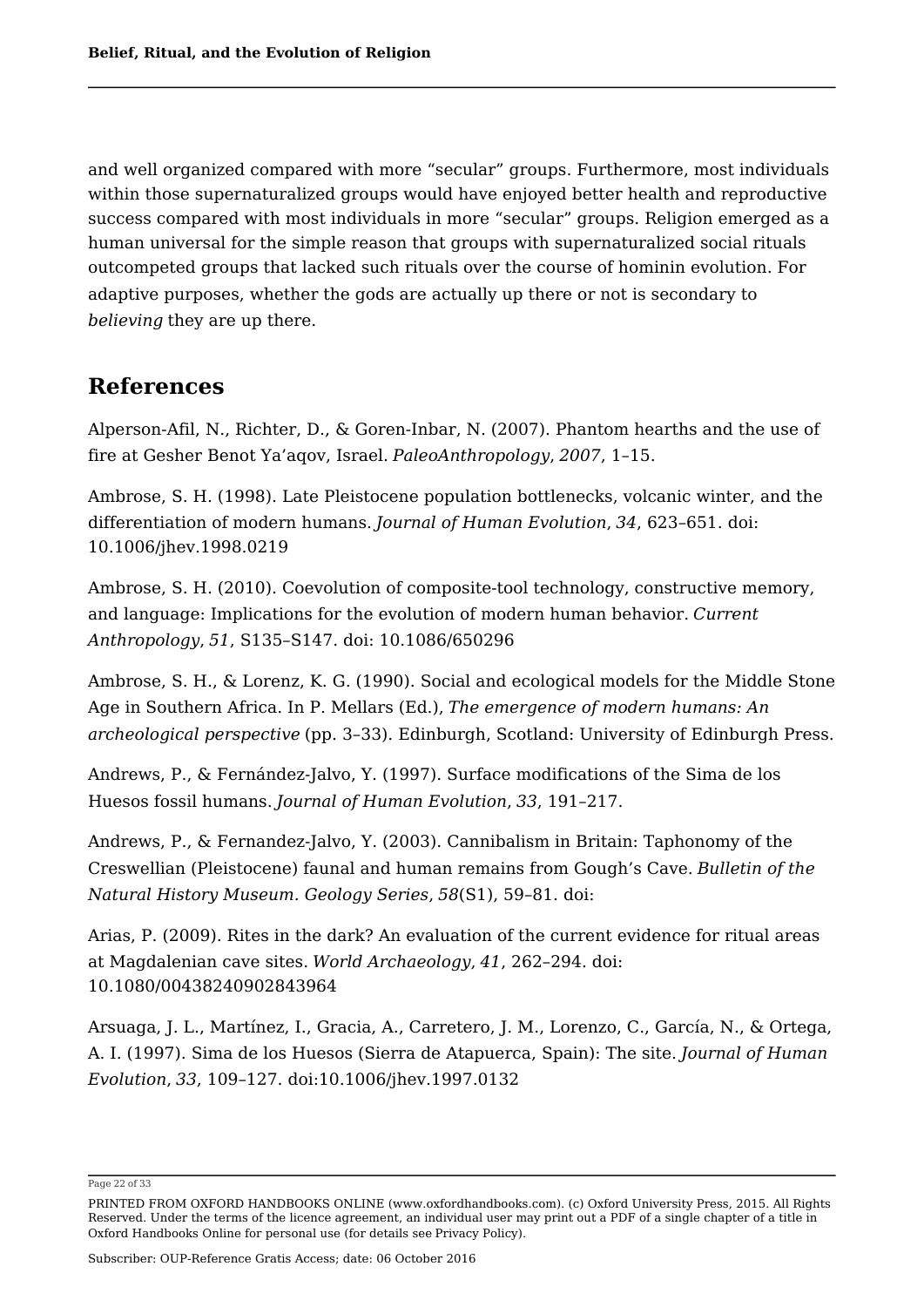Aujoulat, N., Geneste, J-M., Archambeau, C., Delluc, M., Duday, H., & Gambier, D. (2002). La grotte ornee de Cussac—Les Buisson-de-Cadouin (Dordogne): Premieres observation. *Bulletin de la Societe Prehistorique Francaise*, *99*, 129–137. doi: 10.3406/bspf. 2002.12612

Barham, L. S. (2002). Systematic pigment use in the Middle Pleistocene of South-Central Africa. *Current Anthropology*, *43*, 181–190. doi:

Barrett, J. (2011). Metarepresentation, Homo religiosus, and Homo symbolicus. In C. S. Henshilwood & F. d'Errico (Eds.), *Homo Symbolicus: The dawn of language, imagination, and spirituality* (pp. 205–224). Amsterdam, Netherlands: Benjamins.

Bello, S. M., Parfitt, S. A., & Stringer, C. B. (2011). Earliest directly-dated human skullcups. *PLoS ONE*, *6*, e17026. doi:10.1371/journal.pone.0017026

Berna, F., Goldberg, P., Kolska Horwitz, L., Brink, J., Holt, S., Bamford, M., & Chazan, M. (2012). Microstratigraphic evidence of in situ fire in the Acheulean strata of Wonderwerk Cave, South Africa. *Proceedings of the National Academy of Sciences of the United States of America*, *109*, E215–E220. doi: 10.1073/pnas.1117620109

Bischoff, J. L., Williams, R. W., Rosenbauer, R. J., Aramburu, A., Arsuaga, J. L., García, N., & Cuenca-Bescós, G. (2007). High-resolution U-series dates from the Sima de los Huesos hominids yields: Implications for the evolution of the early Neanderthal lineage. *Journal of Archaeological Science*, *34*, 763–770. doi: 10.1016/j.jas.2006.08.003

Brain, C. K., & Sillent, A. (1988). Evidence from the Swartkrans cave for the earliest use of fire. *Nature*, *336*, 464–466. doi: 10.1038/336464a0

Carbonell, E., Caceres, I., Lozano, M., Saladie, P., Rosell, J., Lorenzo, C., … Bermudez de Castro, J. M. (2010). Cultural cannibalism as a paleoeconomic system in the European lower Pleistocene: The case of level TD6 of Gran Dolina (Sierra de Atapuerca, Burgos, Spain). *Current Anthropology*, *51*, 539–549. doi: 10.1086/653807

Carbonell, E., & Mosquera, M. (2006). The emergence of a symbolic behaviour: the sepulchral pit of Sima de los Huesos, Sierra de Atapuerca, Burgos, Spain. *Comptes Rendus Palevol*, *5*, 155–160. doi: 10.1016/j.crpv.2005.11.010

Chauvet, J.-M., Deschamps, E. B., & Hillaire, C. (1996). *Dawn of art: The Chauvet Cave (the oldest known paintings in the world)*. New York, NY: Abrams.

Cheney, D. L., & Seyfarth, R. M. (2007). *Baboon metaphysics: The evolution of a social mind*. Chicago, IL: University of Chicago Press.

Page 23 of 33

PRINTED FROM OXFORD HANDBOOKS ONLINE (www.oxfordhandbooks.com). (c) Oxford University Press, 2015. All Rights Reserved. Under the terms of the licence agreement, an individual user may print out a PDF of a single chapter of a title in Oxford Handbooks Online for personal use (for details see Privacy Policy).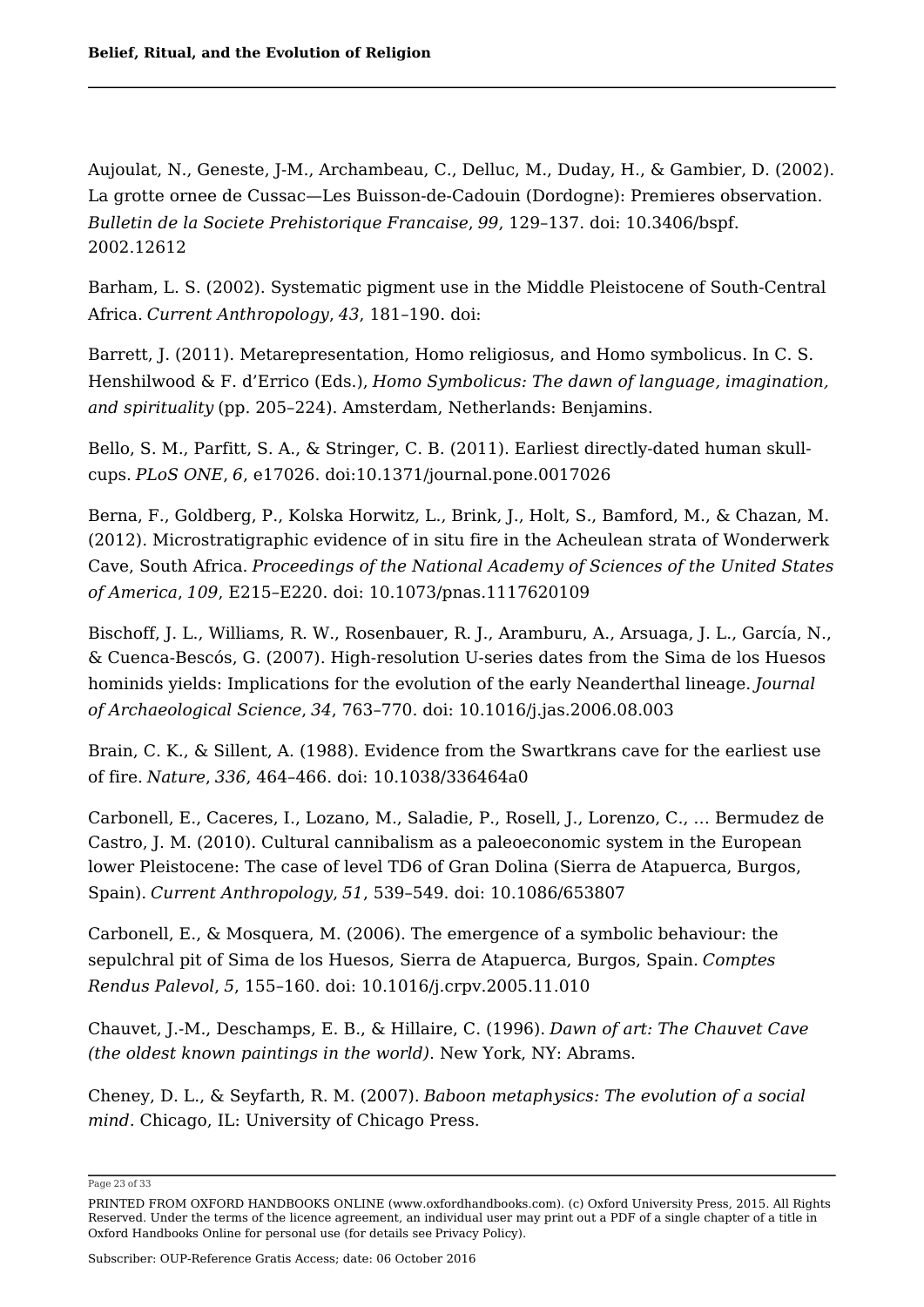Clark, J. D., Beyene, Y., WoldeGrabel, G., Hart, W. K., Renne, P. R., Gilbert, H., … White, T. D. (2003). Stratigraphic, chronological and behavioural contexts of Pleistocene Homo sapiens from Middle Awash, Ethiopia. *Nature*, *423*, 747–752. doi: 10.1038/nature01670

Cohen, E. E. A., Ejsmond-Frey, R., Knight, N., & Dunbar, R. I. M. (2010). Rowers' high: behavioural synchrony is correlated with elevated pain thresholds. *Biology Letters*, *6*, 106–108. doi: 10.1098/rsbl.2009.0670

Coulson, S., Staurset, S., & Walker, N. (2011). Ritualized behavior in the Middle Stone Age: Evidence from Rhino Cave, Tsodilo Hills Botswana. *PaleoAnthropology*, *2011*, 18–61. doi: 10.4207/PA.2011.ART42

Dayet, L., Texier, P.-J., Daniel, F., & Porraz, G. (2013). Ochre resources from the Middle Stone Age sequence of Diepkloof Rock Shelter, Western Cape, South Africa. *Journal of Archaeological Science*, *40*, 3492–3505. doi: 10.1016/j.jas.2013.01.025

de Waal, F. B. M. (1990). *Peacemaking among primates*. Cambridge, MA: Harvard University Press.

Deacon, H. J. (2001). Guide to Klasies River 2001. Unpublished Manuscript. Retrieved from:

Defleur, A., White, T., Valensi, P., Slimak, L., & Cregut-Bonnoure, E. (1999). Neanderthal cannibalism at Moula-Guercy, Ardeche, France. *Science*, *286*, 128–131. doi: 10.1126/ science.286.5437.128

d'Errico, F., Salomon, H., Vignaud, C., & Stringer, C. (2010). Pigments from the Middle Palaeolithic levels of Es-Skhul (Mount Carmel, Israel). *Journal of Archaeological Science*, *37*, 3099–3110. doi: 10.1016/j.jas.2010.07.011

d'Errico, F., Vanhaeren, M., Barton, N., Bouzouggar, A., Mienis, H., Richter, D., … Lozouet, P. (2009). Additional evidence on the use of personal ornaments in the Middle Paleolithic of North Africa. *Proceedings of the National Academy of Sciences of the United States of America*, *106*, 16051–16056. doi: 10.1073/pnas.0903532106

Dickson, D. B. (1992). *The dawn of belief: Religion in the Upper Paleolithic of Southwestern Europe*. Tucson, AZ: University of Arizona Press.

Douka, K., Bergman, C. A., Hedges, R. E. M., Wesselingh, F. P., & Higham, T. F. G. (2013). Chronology of Ksar Akil (Lebanon) and implications for the colonization of Europe by Anatomically Modern Humans. *PLoS ONE*, *8*, e72931. doi:10.1371/journal.pone. 0072931

Page 24 of 33

PRINTED FROM OXFORD HANDBOOKS ONLINE (www.oxfordhandbooks.com). (c) Oxford University Press, 2015. All Rights Reserved. Under the terms of the licence agreement, an individual user may print out a PDF of a single chapter of a title in Oxford Handbooks Online for personal use (for details see Privacy Policy).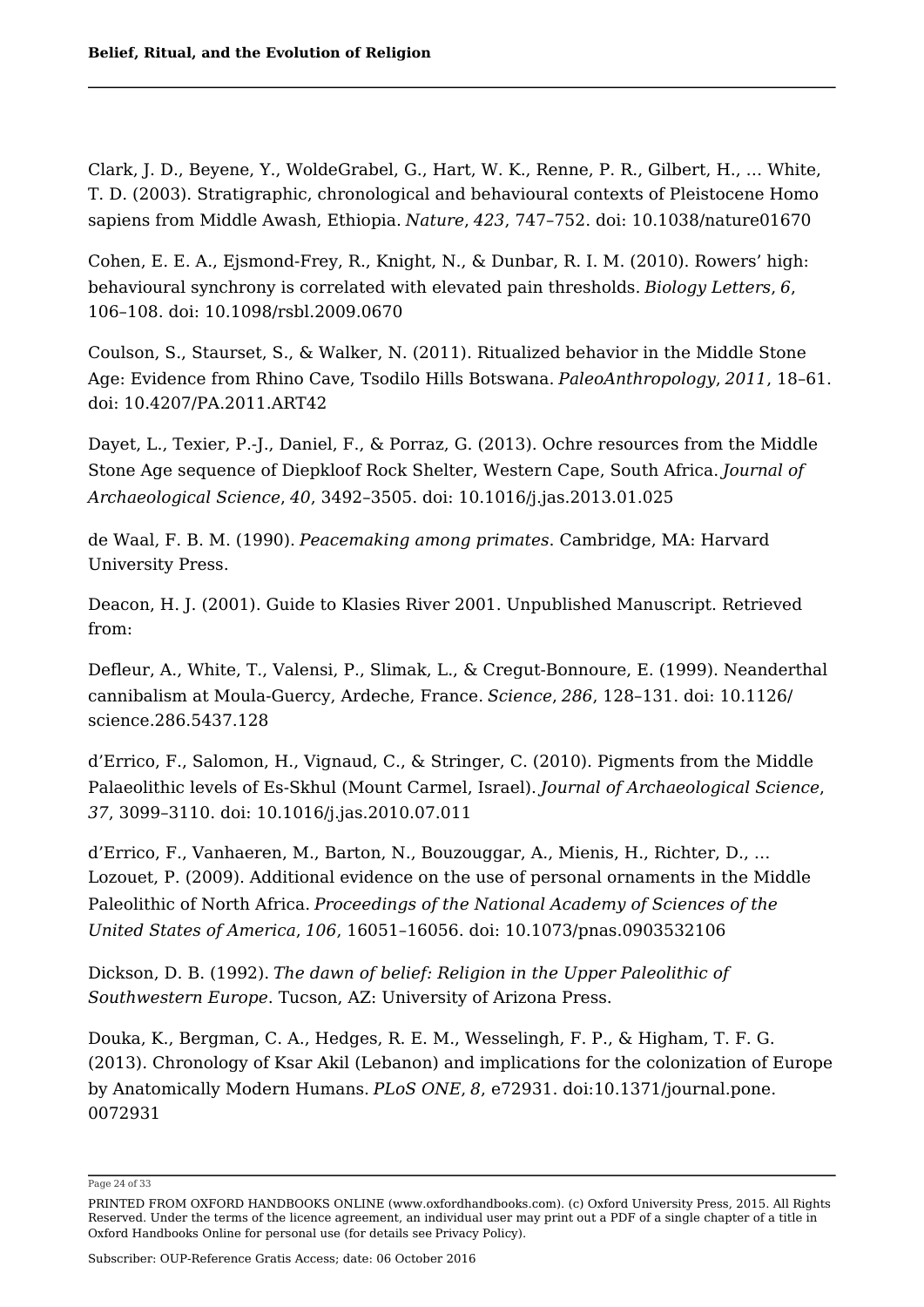Endicott P., Gilbert, M. T. P., Stringer, C., Lalueza-Fox, C., Willerslev, E., Hansen, A. J., & Cooper, A. (2003). The genetic origins of Andaman Islanders. *American Journal of Human Genetics*, *72*, 178–184. doi: 10.1086/345487

Fernandez-Jalvo, Y., & Andrews, P. (2003). Experimental effects of water abrasion on bone fragments. *Journal of Taphonomy*, *1*, 147–163.

Fernandez-Jalvo, Y., Diez, J. C., Caceres, I., & Rosell, J. (1999). Human cannibalism in the Early Pleistocene of Europe (Gran Dolina, Sierra de Atapuerca, Burgos, Spain). *Journal of Human Evolution*, *37*, 591–622.

Fischer, R., Callander, R., Reddish, P., & Bulbulia, J. (2013). How do rituals affect cooperation? An experimental field study comparing nine ritual types. *Human Nature*, *24*, 115–125. doi: 10.1007/s12110-013-9167-y

Frayer, D. W., Orschiedt, J., Cook, J., Russell, M. D., & Radov, J. (2006). Krapina 3: Cut marks and ritual behavior? *Periodicum Biologorum*, *108*, 519–524.

Freeman, L. G., & Echegaray, J. G. (1981). El Juyo: A 14,000-year-old sanctuary from northern Spain. *History of Religions*, *21*, 1–19.

Gargett, R. H. (1989). Grave shortcomings: The evidence for Neanderthal burial. *Current Anthropology*, *30*, 157–190.

Gargett, R. H. (1999). Middle Palaeolithic burial is not a dead issue: The view from Qafzeh, Saint-Césaire, Kebara, Amud, and Dederiyeh. *Journal of Human Evolution*, *37*, 27–90.

Geary, D. C. (2005). *The origin of mind: Evolution of brain, cognition, and general intelligence*. Washington, DC: American Psychological Association.

Goodall, J. (1971). *In the shadow of man*. Boston, MA: Houghton-Mifflin.

Goodall, J. (1986). *The chimpanzees of Gombe: Patterns of behavior*. Cambridge, MA: Harvard University Press.

Guthrie, R. D. (2005). *The nature of Paleolithic art*. Chicago, IL: University of Chicago Press.

Guthrie, S. E. (1993). *Faces in the clouds: A new theory of religion*. Oxford, UK: Oxford University Press.

Page 25 of 33

PRINTED FROM OXFORD HANDBOOKS ONLINE (www.oxfordhandbooks.com). (c) Oxford University Press, 2015. All Rights Reserved. Under the terms of the licence agreement, an individual user may print out a PDF of a single chapter of a title in Oxford Handbooks Online for personal use (for details see Privacy Policy).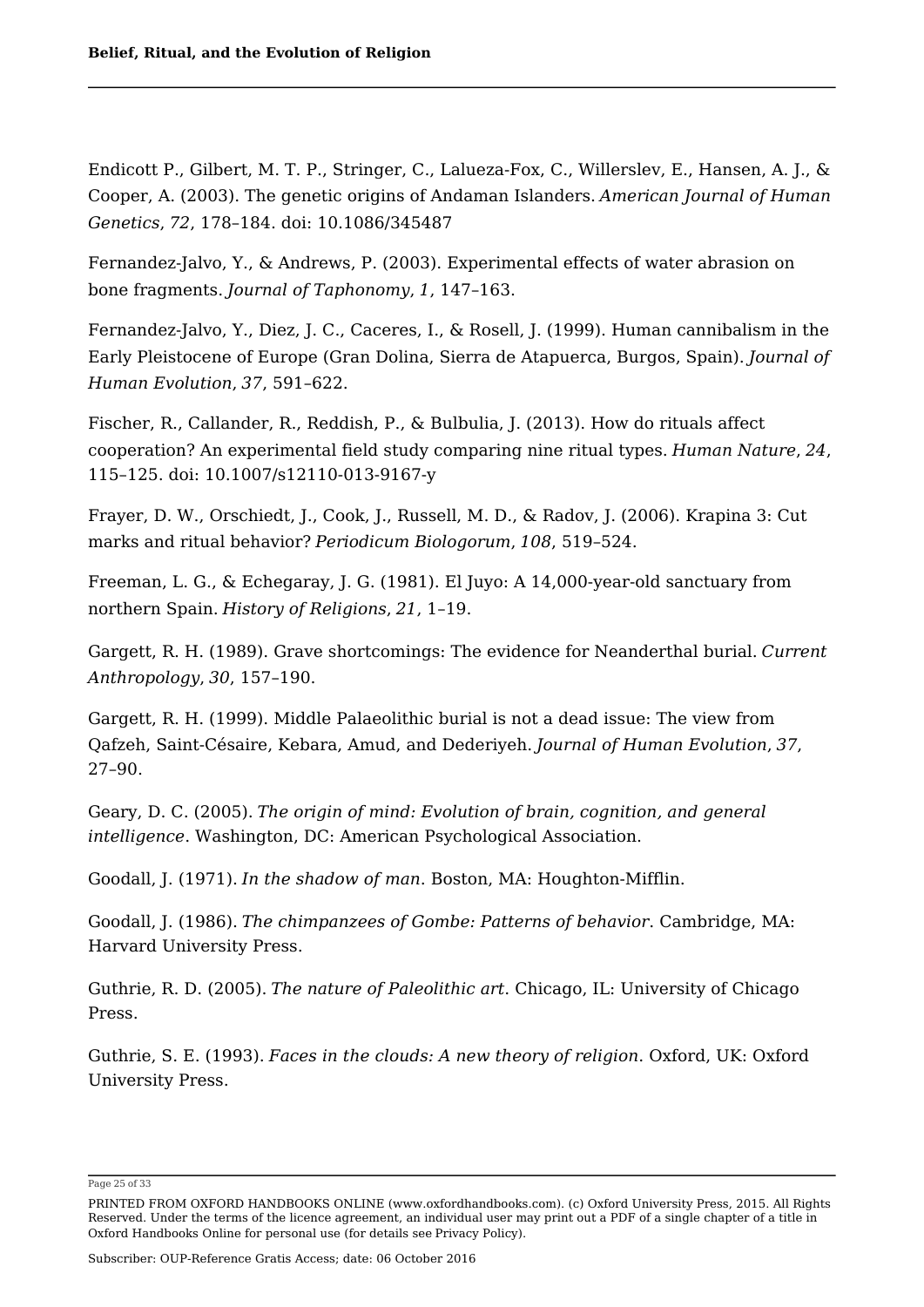Hare, B., Call, J., Agnetta, B., & Tomasello, M. (2000). Chimpanzees know what conspecifics do and do not see. *Animal Behaviour*, *59*, 771–786. doi: 10.1006/anbe. 1999.1377

Harris, P. L. (2000). *The work of imagination*. London, UK: Blackwell.

Harris, P. L., German, T., & Mills, P. (1996). Children's use of counterfactual thinking in causal reasoning. *Cognition*, *61*, 233–259.

Hattori, Y., Tomonaga, M., & Matsuzawa, T. (2013). Spontaneous synchronized tapping to an auditory rhythm in a chimpanzee. *Scientific Reports*, *3*, 1566.| doi: 10.1038/srep01566

Hayden, B. (2003). *Shamans, sorcerers, and saints: A prehistory of religion*. Washington, DC: Smithsonian Books.

Hauser, M. (2006). *Moral minds: How nature designed our universal sense of right and wrong*. New York, NY: Harper Collins.

Henshilwood, C. S., Sealy, J. C., Yates, R., Cruz-Uribe, K., Goldberg, R., Grine, F. E., … Watts, I. (2001). Blombos Cave, Southern Cape, South Africa: Preliminary report on the 1992–1999 excavations of the Middle Stone Age levels. *Journal of Archaeological Science*, *28*, 421–448. doi: 10.1006/jasc.2000.0638

Henshilwood, C. S., d'Errico, F., Vanhaeren, M., van Niekerk, K., & Jacobs, Z. (2004). Middle stone age shell beads from South Africa. *Science*, *304*, 404.

Hodgskiss, T. (2012). An investigation into the properties of the ochre from Sibudu, KwaZulu-Natal, South Africa. *Southern African Humanities*, *24*, 99–120.

Honing, H., Merchant, H., Haden, G. P., Prado, L., & Bartolo, R. (2012). Rhesus monkeys (Macaca mulatta) detect rhythmic groups in music, but not the beat. *PLoS ONE*, *7*, e51369. doi: 10.1371/journal.pone.0051369

Hovers, E., Ilani, S., Bar-Yosef, O., & Vandermeersch, B. (2003). An early case of color symbolism: Ochre use by modern humans in Qafzeh Cave. *Current Anthropology*, *44*, 491– 522. doi: 10.1086/375869

Hudjashov, G., Kivisild, T., Underhill, P. A., Endicott, P., Sanchez, J. J., Lin, A. A., … Foster, P. (2007). Revealing the prehistoric settlement of Australia by Y chromosome and mtDNA analysis. *Proceedings of the National Academy of Sciences of the United States of America*, *104*, 8726–8730. doi: 10.1073/pnas.0702928104

James, E. O. (1957). *Prehistoric religion*. New York, NY: Praeger.

Page 26 of 33

PRINTED FROM OXFORD HANDBOOKS ONLINE (www.oxfordhandbooks.com). (c) Oxford University Press, 2015. All Rights Reserved. Under the terms of the licence agreement, an individual user may print out a PDF of a single chapter of a title in Oxford Handbooks Online for personal use (for details see Privacy Policy).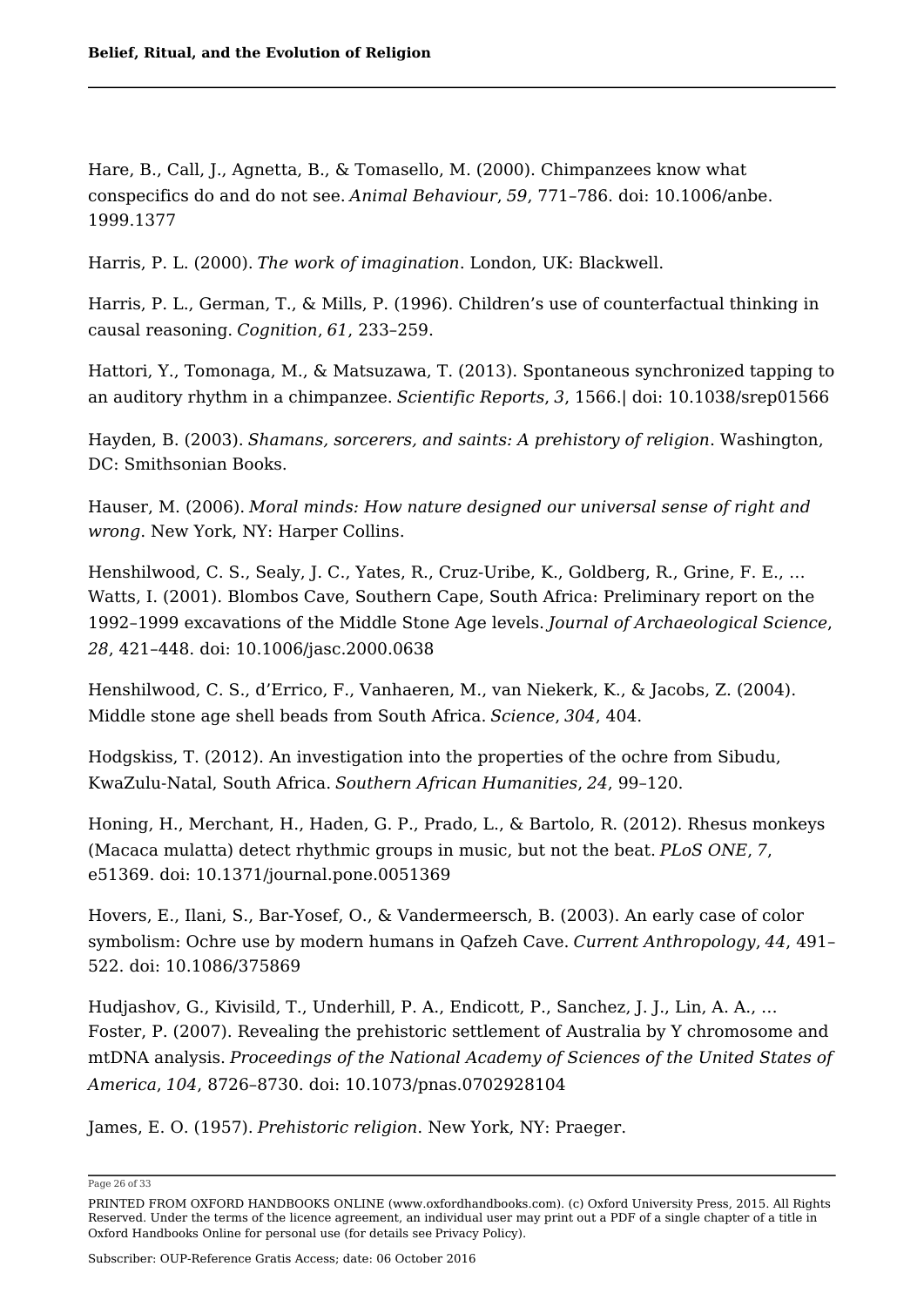James, W. (1961/1902). *The varieties of religious experience*. New York, NY: MacMillan.

Karkanas, P., Koumouzelis, M., Kozlowski, J. K., Sitlivy, V., Sobczyk, K., Berna, F., & Weiner, S. (2004). The earliest evidence for clay hearths: Aurignacian features in Klisoura Cave southern Greece. *Antiquity*, *78*, 513–525.

Keverne, E. B., Martinez, N. D., & Tuite, B. (1989). Beta-endorphin concentrations in cerebrospinal fluid of monkeys are influenced by grooming relationships. *Psychoneuroendocrinology*, *14*, 155–161.

Klein, R. G., & Edgar, B. (2002). *The dawn of human culture: A bold new theory of what sparked the "big bang" of human consciousness*. New York, NY: Wiley.

Klima, B. (1988). A triple burial from the upper Paleolithic of Dolni Vestonice, Czechoslovakia. *Journal of Human Evolution*, *16*, 831–835. doi: 10.1016/0047-248490027-3

Kohler, W. (1927). *The mentality of apes*. New York, NY: Harcourt Brace.

Kraaijeveld, K., & Mulder, R. A. (2002). The function of triumph ceremonies in the black swan. *Behavior*, *139*, 45–54.

Kuhn, S. L., & Stiner, M. C. (2007). Body ornamentation as information technology: Towards an understanding of the significance of early beads. In P. Mellars, K. Boyle, O. Bar-Yosef, & C. Stringer (Eds.), *Rethinking the human revolution* (pp. 45–54). Cambridge, UK: McDonald Institute for Archaeological Research.

Kuhn, S. L., Stiner, M. C., Reese, D. S., & Gulec, E. (2001). Ornaments of the earliest Upper Paleolithic: New insights from the Levant. *Proceedings of the National Academy of Sciences for the United States of America*, *98*, 7641–7646. doi: 10.1073/pnas.121590798

Kumarasamy, T., Singh, L., Reddy, A. G., Rao, V. R., Sehgal, S. C., Underhill, P. A., … Hagelberg, E. (2003). Genetic affinities of the Andaman Islanders, a vanishing human population. *Current Biology*, *13*, 86–93. doi:10.1016/S0960-982201336-2

Lalueza-Fox, C., Rosas, A., Estalrrich, A., Gigli, E., Campos, P. F., Garcia-Tabernero, A., … de la Rasilla, M. (2011). Genetic evidence for patrilocal mating behavior among Neandertal groups. *Proceedings of the National Academy of Sciences of the United States of America*, *180*, 250–253. doi: 10.1073/pnas.1011553108

Larsson, M. (2012). Incidental sounds of locomotion in animal cognition. *Animal Cognition*, *15*, 1–13. doi: 10.1007/s10071-011-0433-2

Page 27 of 33

PRINTED FROM OXFORD HANDBOOKS ONLINE (www.oxfordhandbooks.com). (c) Oxford University Press, 2015. All Rights Reserved. Under the terms of the licence agreement, an individual user may print out a PDF of a single chapter of a title in Oxford Handbooks Online for personal use (for details see Privacy Policy).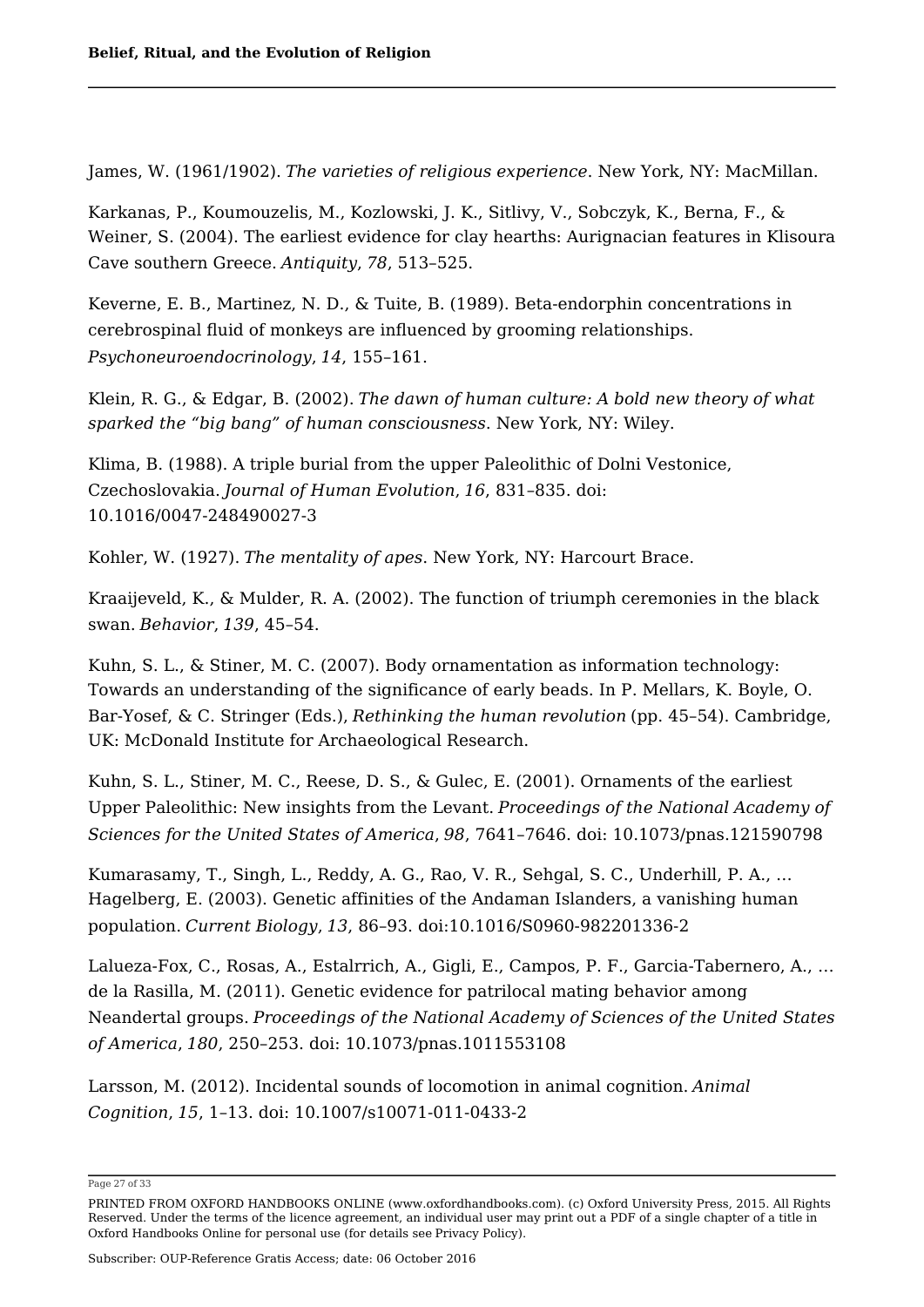Larsson, M. (2014). Self-generated sounds of locomotion and ventilation and the evolution of human rhythmic abilities. *Animal Cognition*, *17*, 1–14. doi: 10.1007/ s10071-013-0678-z

Lewis-Williams, D. (2002). *The mind in the cave: Consciousness and the origin of art*. London, UK: Thames & Hudson.

Li, H. & Durbin, R. (2011). Inference of human population history from individual wholegenome sequences. *Nature*, 475, 493–496. doi:10.1038/nature10231

Marean, C. W., Bar-Matthews, M., Barnatchez, J., Fisher, E., Goldberg, P., Herries A. I. R., … Williams, H. M. (2007). Early human use of marine resources and pigment in South Africa during the Middle Pleistocene. *Nature*, *449*, 905–908. doi: 10.1038/nature06204

Marshack, A. (1981). On Paleolithic ochre and the early uses of color and symbol. *Current Anthropology*, *22*, 188–191.

McClenon, J. (2002). *Wondrous healing: Shamanism, human evolution and the origin of religion*. DeKalb: Northern Illinois University Press.

McHenry, H. M. (1994). Tempo and mode in human evolution. *Proceedings of the National Academy of Sciences of the United States of America*, *91*, 6780–6786.

Meignen, L., Goldberg, P., & Bar-Yosef, O. (2007). The hearths at Kebara Cave and their role in site formation processes. In O. Bar-Yosef & L. Meignen (Eds.), *The Middle and Upper Paleolithic archaeology of the Kebara Cave, Mt Carmel, Israel* (pp. 91–122). Cambridge, MA: Peabody Museum, Harvard University.

Mulcahy, N. J., & Call, J. (2006). Apes save tools for future use. *Science*, *312*, 1038–1040. doi: 10.1126/science.1125456

Nagasaka, Y., Chao, Z. C., Hasegawa, N., Notoya, T., & Fujii, N. (2013). Spontaneous synchronization of arm motion between Japanese macaques. *Scientific Reports*, *3*, 1151. doi: 10.1038/srep01151

Osvath, M., & Osvath, H. (2008). Chimpanzee (Pan troglodytes) and orangutan (Pongo abelii) forethought: Self-control and preexperience in the face of future tool-use. *Animal Cognition*, *11*, 661–674. doi: 10.1007/s10071-008-0157-0

Osvath, M., & Persson, T. (2013). Great apes can defer exchange: A replication with different results suggesting future oriented behavior. *Frontiers in Psychology*, *4*, article 698.

Page 28 of 33

PRINTED FROM OXFORD HANDBOOKS ONLINE (www.oxfordhandbooks.com). (c) Oxford University Press, 2015. All Rights Reserved. Under the terms of the licence agreement, an individual user may print out a PDF of a single chapter of a title in Oxford Handbooks Online for personal use (for details see Privacy Policy).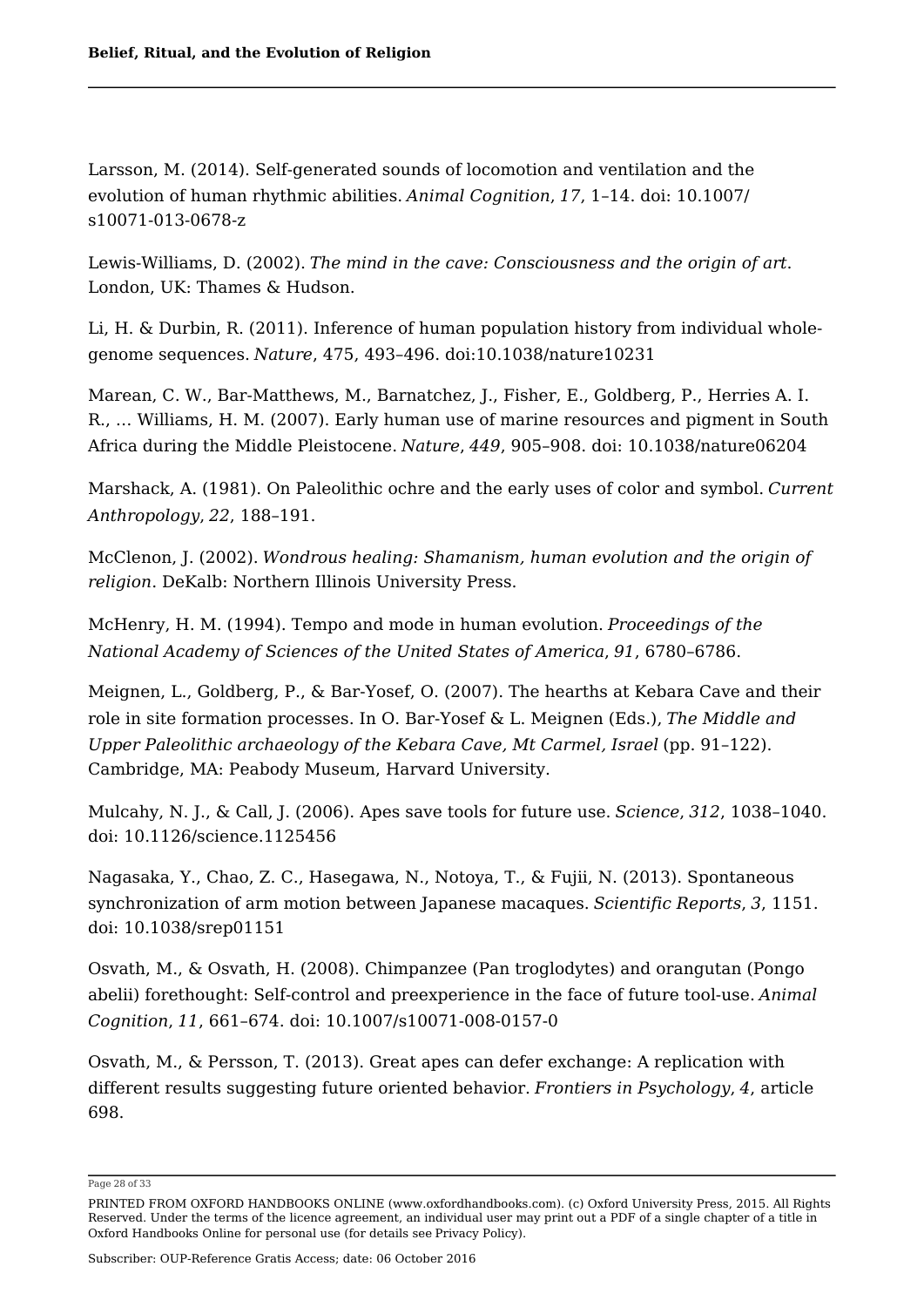Peresani, M., Vanhaeren, M., Quaggiotto, E., Queffelec, A., & d'Errico, F. (2013). An ochered fossil marine shell from the Mousterian of Fumane Cave, Italy. *PLoS ONE 8*: e68572. doi:10.1371/journal.pone.0068572

Pettitt, P. B. (2002). The Neanderthal dead: exploring mortuary variability in Middle Palaeolithic Eurasia. *Before Farming*, *1*, 1–19.

Pike, A. W. G., Hoffmann, D. L., Garcia-Diez, M., Petit, P. B. Alcolea, J., De Balbin, R, … Zilhao, J. (2012). U-series dating of Paleolithic art in 11 Caves in Spain. *Science*, *336*, 1409–1413. doi: 10.1126/science.1219957

Povinelli, D. J., & Eddy, T. J. (1996). What young chimpanzees know about seeing. *Monographs of the Society for Research in Child Development*, *61*, 1–152.

Power, C. (1999). "Beauty magic": The origins of art. In R. Dunbar, C. Knight & C. Power (Eds.), *The evolution of culture: An interdisciplinary view* (pp. 92–112). Edinburgh, Scotland: Edinburgh University Press.

Power, C., & Aiello, L. (1997). Female proto-symbolic strategies. In L. D. Hager (Ed.), *Women in human evolution* (pp. 153–171). London, UK: Routledge.

Richman, B. (1987). Rhythm and melody in gelada vocal exchanges. *Primates*, *28*, 199– 223.

Riel-Salvatore, J., & Clark, G. A. (2001). Grave markers: Middle and Early Upper Paleolithic burials and the use of chronotypology in contemporary Paleolithic research. *Current Anthropology*, *42*, 449–479.

Roebroeks, W., & Villa, P. (2011). On the earliest evidence of habitual fire use in Europe. *Proceedings of the National Academy of Sciences of the United States Of America*, *108*, 5209–5214. doi: 10.1073/pnas.1018116108

Rossano, M. J. (2006). The religious mind and the evolution of religion. *Review of General Psychology*, *10*, 346–364.

Rossano, M. J. (2007). Supernaturalizing social life: Religion and the evolution of human cooperation. *Human Nature*, *18*, 272–294.

Rossano, M. J. (2009). Ritual behavior and the origins of modern cognition. *Cambridge Archaeological Journal*, *19*, 243–256. doi:

Rossano, M. J. (2010). *Supernatural selection: How religion evolved*. New York, NY: Oxford University Press.

Page 29 of 33

Subscriber: OUP-Reference Gratis Access; date: 06 October 2016

PRINTED FROM OXFORD HANDBOOKS ONLINE (www.oxfordhandbooks.com). (c) Oxford University Press, 2015. All Rights Reserved. Under the terms of the licence agreement, an individual user may print out a PDF of a single chapter of a title in Oxford Handbooks Online for personal use (for details see Privacy Policy).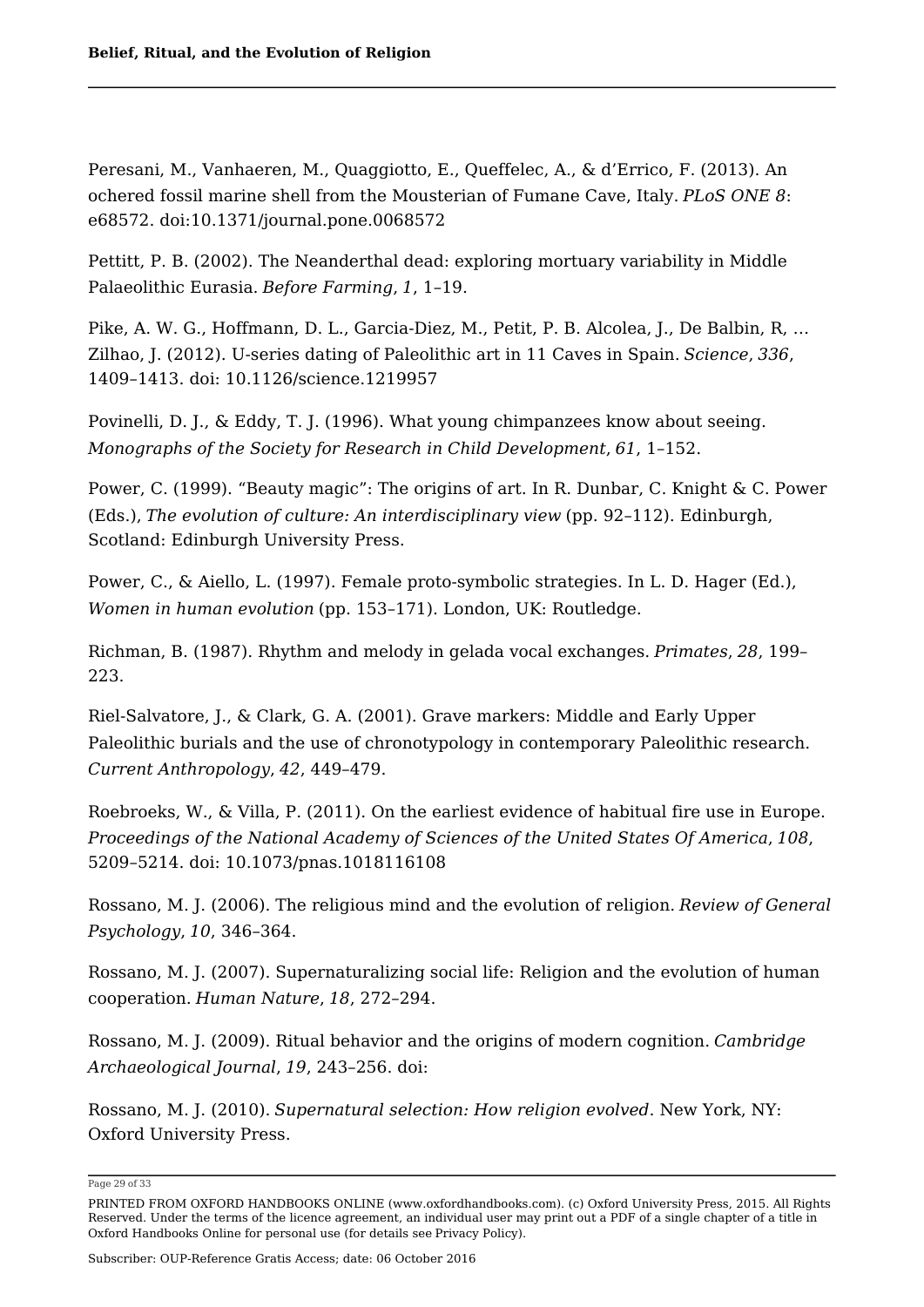Rossano, M. J. (2012). The essential role of ritual in the transmission and reinforcement of social norms. *Psychological Bulletin*, *138*, 529–549.

Rossano, M. J. (2013). *Mortal rituals: What the story of the Andes survivors tells us about human evolution*. New York, NY: Columbia University Press.

Rossano, M. J. (2015). The evolutionary emergence of costly rituals. *PaleoAnthropology*, *2015*, 78–100.

Ruff, C. B., Trinkhaus, E., & Holliday, T. W. (1997). Body mass and encephalization in Pleistocene Homo. *Nature*, *387*, 173–176. doi: 10.1038/387173a0

Russell, M. D. (1987). Mortuary practices at the Krapina Neanderthal site. *American Journal of Physical Anthropology*, *72*, 381–397.

Samorini, G. (2002). *Animals and psychedelics: The natural world and the instinct to alter consciousness*. Rochester, VT: Park Street.

Sandgathe, D. M., Dibble, H. L., Goldberg, P., McPherron, S. P., Turq, A., Niven, L., & Hodgkins, J. (2011). On the role of fire in Neandertal adaptations in Western Europe: Evidence from Pech de l'Azé IV and Roc de Marsal, France. *PaleoAnthropology*, *2011*, 216–242. doi: 10.4207/PA.2011.ART54

Scholz, C. A., Johnson, T. C., Cohen, A. S., King, J. W., Peck, J. A., Overpeck, J. T., … Pierson, J. (2007). East African megadroughts between 135 and 75 thousand years ago and bearing on early-modern human origins. *Proceedings of the National Academy of Science USA*, *104*(42), 16416–16421.

Shimelmitz, R., Kuhn, S. L., Jelinek, A. J., Ronen, A., Clark, A. E., & Weinstein-Evron, M. (2014). "Fire at will": The emergence of habitual fire use 350,000 years ago. *Journal of Human Evolution*, *77*, 196–203. doi: 10.1016/j.jhevol.2014.07.005

Sosis, R. (2004). The adaptive value of religious ritual. *American Scientist*, 92, 166–172.

Stiner, M. C. (2003). "Standardization" in Upper Paleolithic Ornaments at the Coastal Sites of Riparo Mochi and Üçagizli Cave. In J. Zilhão & F. d'Errico (Eds.), *The Chronology of the Aurignacian and of the transitional technocomplexes: Dating, stratigraphies, cultural implications, Trabalhos de Arqueologia, no. 33* (pp. 49–59). Lisbon, Portugal: Istituto Português de Arqueologia.

Théry-Parisot, I. (2002). Fuel management (bone and wood) during the Lower Aurignacian in the Pataud Rock Shelter (Lower Palaeolithic, Les Eyzies de Tayac,

Page 30 of 33

Subscriber: OUP-Reference Gratis Access; date: 06 October 2016

PRINTED FROM OXFORD HANDBOOKS ONLINE (www.oxfordhandbooks.com). (c) Oxford University Press, 2015. All Rights Reserved. Under the terms of the licence agreement, an individual user may print out a PDF of a single chapter of a title in Oxford Handbooks Online for personal use (for details see Privacy Policy).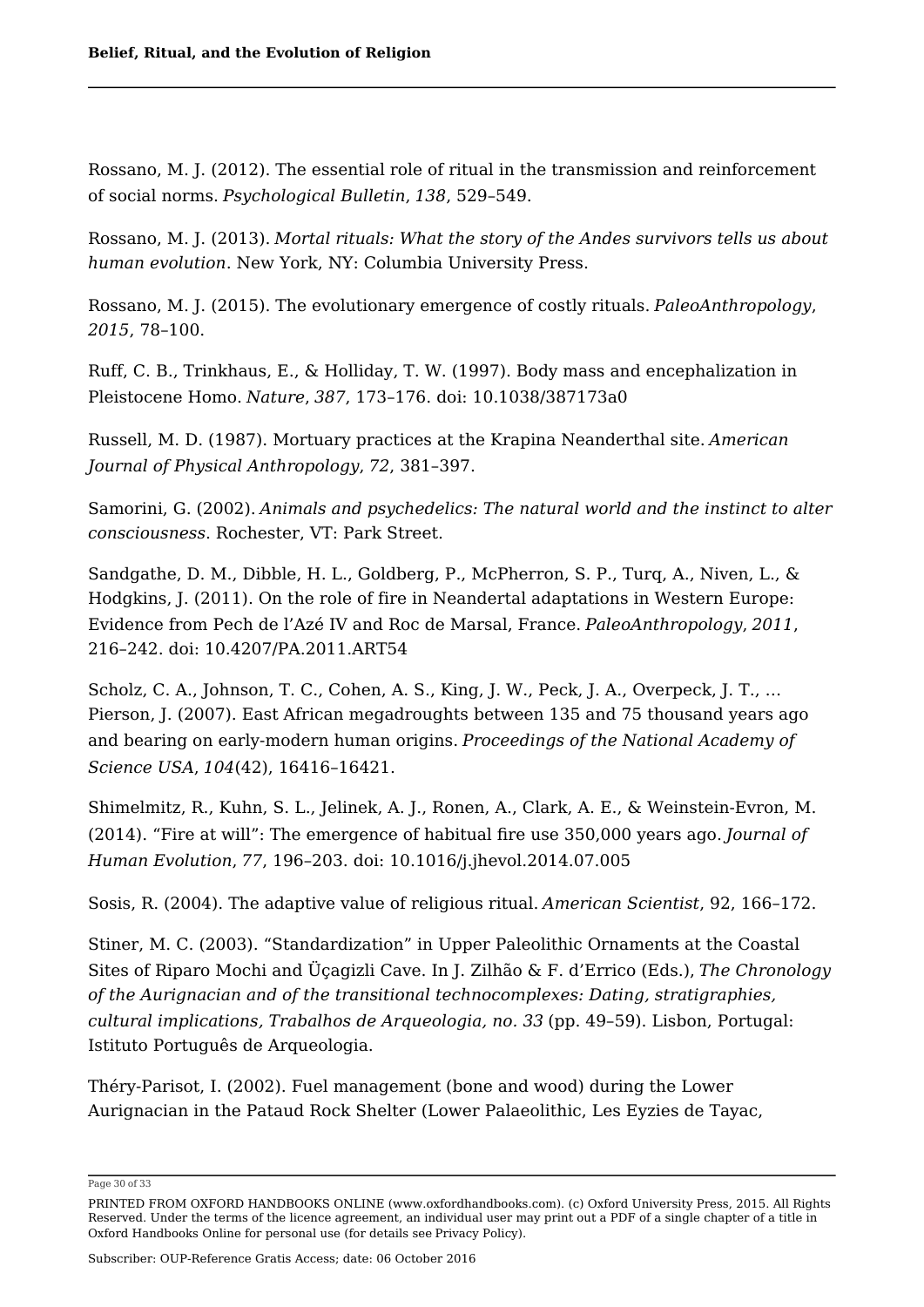Dordogne, France): Contribution of experimentation. *Journal of Archaeological Science*, *29*, 1415–1421. doi: 10.1006/jasc.2001.0781

Tomasello, M., Call, J., & Hare, B. (2003). Chimpanzees understand psychological states: The question is which ones and to what extent. *Trends in Cognitive Science*, *7*, 153–156. doi:

Tremlin, T. (2006). *Minds and gods: The cognitive foundations of religion*. Oxford, UK: Oxford University Press.

Trinkaus, E. (1985). Cannibalism and burial at Krapina. *Journal of Human Evolution*, *14*, 203–216. doi: 10.1016/S0047-248480007-5

Valdesolo, P., & DeSteno, D. (2011). Synchrony and the social tuning of compassion. *Emotion*, *11*, 262–266. doi: 10.1037/a0021302

Vallverdu, J., Vaquero, M., Caceres, I., Saladie, P., Chacon, G., Olle, A., … Carbonell, E. (2010). Sleeping activity area within the site structure of archaic human groups: Evidence from Abric Romani Level N combustion activity areas. *Current Anthropology*, *51*, 137–145.

Vandiver, P., Soffer, O., Klima, B., & Svoboda, J. (1989). The origins of ceramic technology at Dolni Vestonice, Czechoslovakia. *Science*, *246*, 1002–1008. doi: 10.1126/ science.246.4933.1002

Vanhaeren, M., & d'Errico, F. (2001). La parure de l'enfant de La Madeleine (fouilles Peyrony): Un nouveau regard sur l'enfance au Paléolithique supérieur. *Paléo*, *13*, 201– 240.

Vanhaeren, M., & d'Errico, F. (2005). Grave goods from the Saint-Germain-la-Riverere burial: Evidence for social inequality in the Upper Paleolithic. *Journal of Anthropological Archaeology*, *24*, 117–134. doi: 10.1016/j.jaa.2005.01.001

Vanhaeren, M., Todd, J. A., d'Errico, F., Mienis, H. K., Stringer, C., & James, S. L. (2006). Middle Paleolithic shell beads in Israel and Algeria. *Science*, *312*, 1785–1788.

Velo, J. (1984). Ochre as medicine: A suggestion for the interpretation of the archaeological record. *Current Anthropology*, *25*, 674.

Wade, N. (2009). *The faith instinct*. New York, NY: Penguin Press.

Wadley, L. (2005). Ochre crayons or waste products? Replications compared with MSA "crayons" from Sibudu Cave, South Africa. *Before Farming*, *2005*, 1–12.

Page 31 of 33

Subscriber: OUP-Reference Gratis Access; date: 06 October 2016

PRINTED FROM OXFORD HANDBOOKS ONLINE (www.oxfordhandbooks.com). (c) Oxford University Press, 2015. All Rights Reserved. Under the terms of the licence agreement, an individual user may print out a PDF of a single chapter of a title in Oxford Handbooks Online for personal use (for details see Privacy Policy).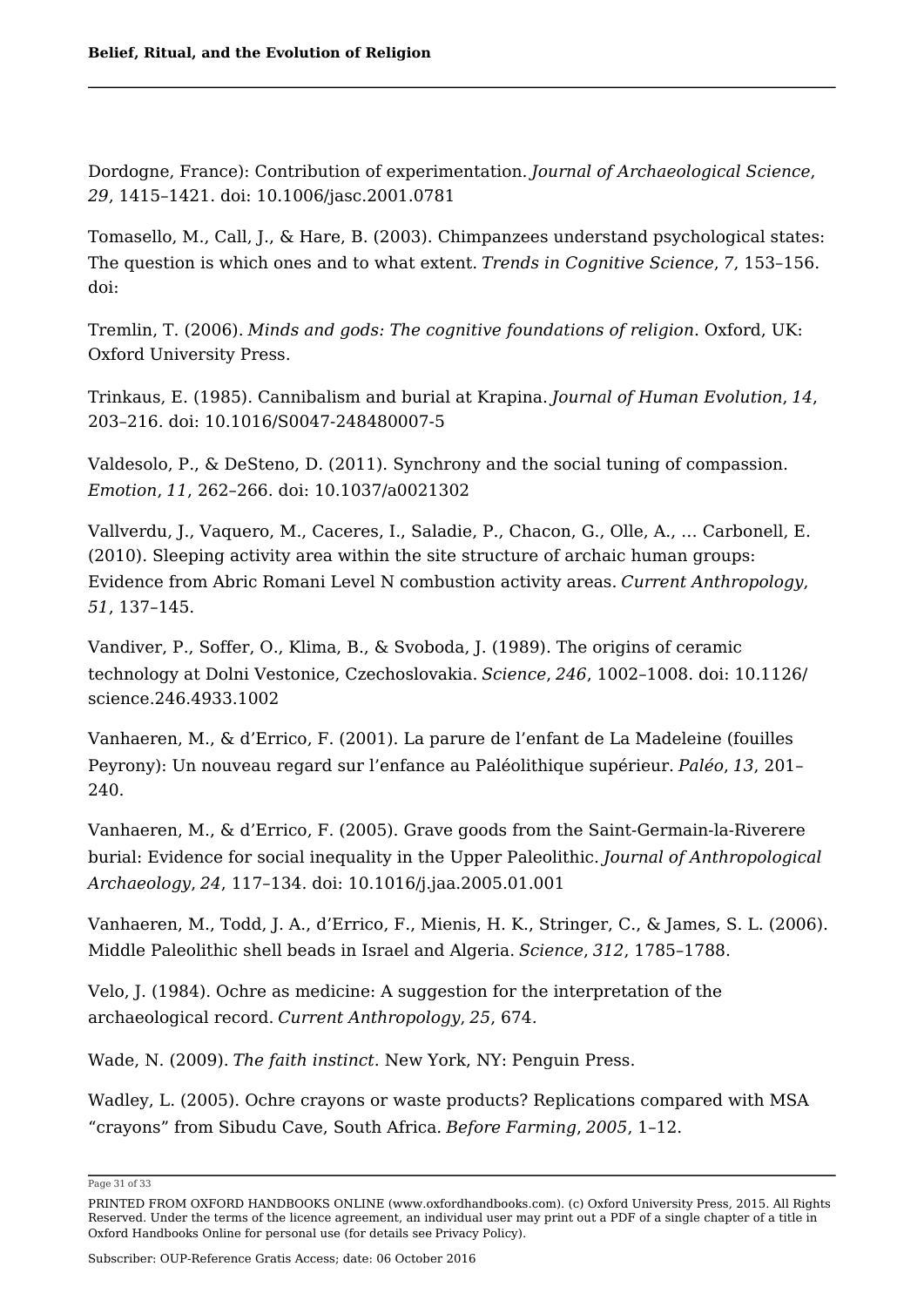Wadley, L., Hodgskiss, T., & Grant, M. (2009). Implications for complex cognition from the hafting of tools with compound adhesives in the Middle Stone Age, South Africa. *Proceedings of the National Academy of Sciences of the United States of America*, *106*, 9590–9594. doi: 10.1073/pnas.0900957106

Watts, I. (1999). The origin of symbolic culture. In R. Dunbar, C. Knight, & C. Power (Eds.), *The evolution of culture* (pp. 113–146). New Brunswick, NJ: Rutgers University Press.

Watts, I. (2002). Ochre in the Middle Stone Age of Southern Africa: Ritualised display or hide preservative. *South African Archaeological Bulletin*, *57*, 1–14.

Watts, I. (2009). Red ochre, body painting, and language: Interpreting the Blombos ochre. In R. Botha & C. Knight (Eds.), *The cradle of language* (pp. 62–92). Oxford, UK: Oxford University Press.

Watts, I. (2010). The pigments from Pinnacle Point Cave 13B, Western Cape, South Africa. *Journal of Human Evolution*, *59*, 392–411. doi: 10.1016/j.jhevol.2010.07.006

Welch, A. M., Semlitsch, R. D., & Gerhardt, C. H. (1998). Call duration as an indicator of genetic quality in male grey tree frogs. *Science*, *280*, 1928–1930. doi: 10.1126/science. 280.5371.1928

White, R. (1993). Technological and social dimensions of "aurignacian age" body ornaments across Europe. In H. Knecht, A. Pike-Tay, & R. White (Eds.), *Before Lascaux* (pp. 277–299). Boca Raton, FL: CRC Press.

White, R. (2003). *Prehistoric art: The symbolic journey of humankind*. New York, NY: Henry N. Abrams.

White, T., Asfaw, B., DeGusta, D., Gilbert, H., Richards, G. D., Suwa, G & Howell, F. C. (2003). Pleistocene Homo sapiens from Middle Awash, Ethiopia. *Nature*, *423*, 742–747. doi: 10.1038/nature01669

Whiten, A., Goodall, J., McGrew, W. C., Nishida, T., Reynolds, V., Sugiyama, Y., … Boesch, C. (2001). Charting cultural variation in chimpanzees. *Behaviour*, *138*, 1481–1516.

Whitham, J. C., & Maestripieri, D. (2003). Primate rituals: The function of greetings between male guinea baboons. *Ethology*, *109*, 847–859.

Whitley, D. S. (2006). *Cave paintings: The origins of creativity and belief*. New York, NY: Prometheus Press.

Page 32 of 33

PRINTED FROM OXFORD HANDBOOKS ONLINE (www.oxfordhandbooks.com). (c) Oxford University Press, 2015. All Rights Reserved. Under the terms of the licence agreement, an individual user may print out a PDF of a single chapter of a title in Oxford Handbooks Online for personal use (for details see Privacy Policy).